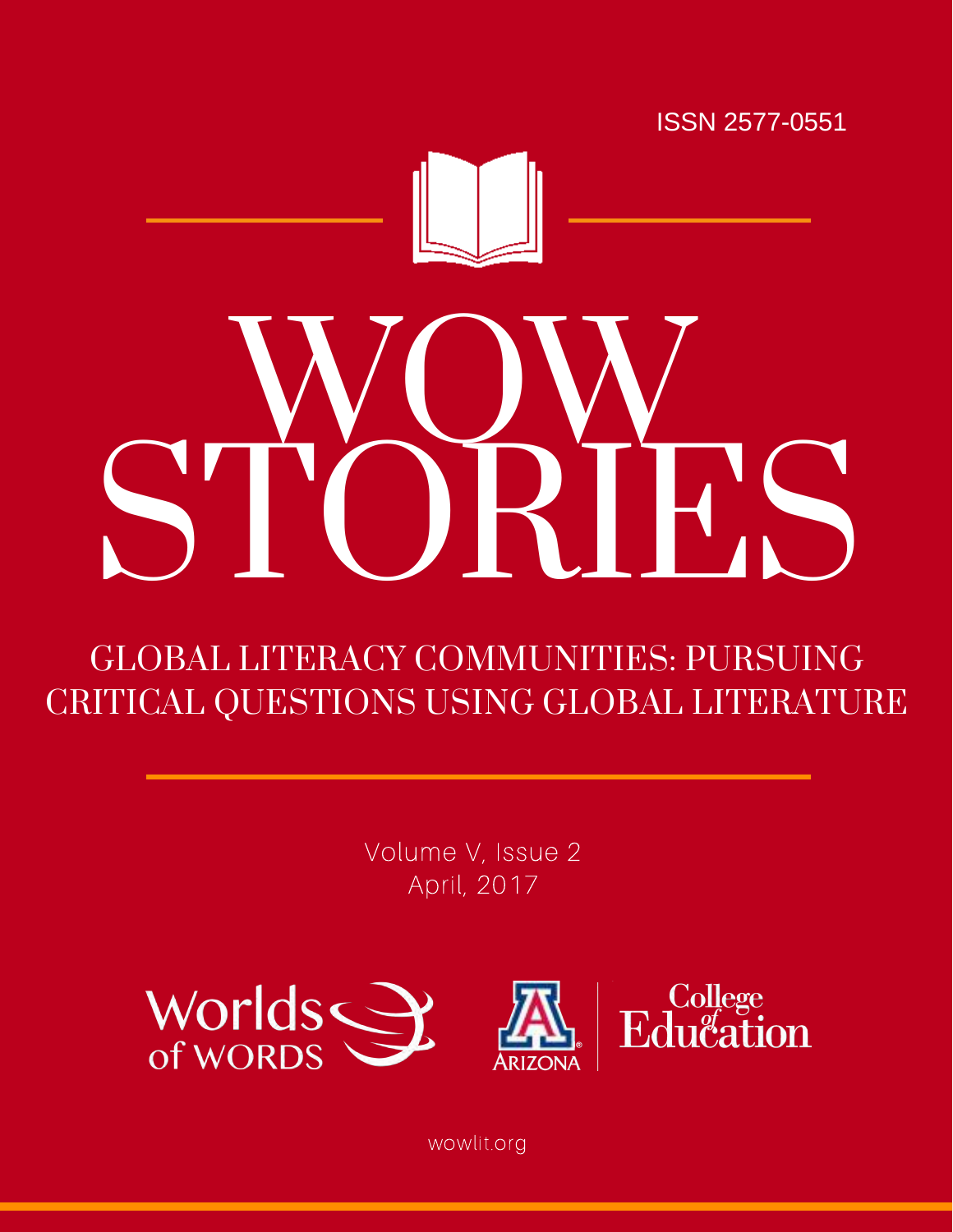

#### WOW Stories: Volume V, Issue 2 *Global Literacy Communities: Pursuing Critical Questions using Global Literature*  April 2017

#### **Table of Contents**

| Introduction and Editor's Notes                          |    |
|----------------------------------------------------------|----|
| Using Literature to (re) Consider Politicized Issues     | 3  |
| Freedom and Justice for All: Exploring Black Lives       |    |
| Matter and the Significance of Civil Disobedience        | 8  |
| Seeing Me: Confronting Real and Symbolic Borders through |    |
| <b>Stories</b>                                           | 19 |
| "I'm Making Changes in my Classroom by Welcoming         |    |
| the World": An Interview with Julia Hillman              | 29 |

#### **Contributors to This Issue:**

Shannon Clowes, Alain Locke Charter School, Chicago, IL Desiree Cueto, Western Washington University, Bellingham, WA Julia Hillman, Blenman Elementary School, Tucson, AZ Junko Sakoi, Tucson Unified School District, Tucson, AZ

#### **Editors:**

Tracy Smiles, Western Oregon University, Monmouth, OR Mary Fahrenbruck, New Mexico State University, Las Cruces, NM

#### **Production Editor:**

Samantha Verini, University of Arizona, Tucson, AZ

Content in this issue of WOW Stories cannot be used for personal gain by a third party.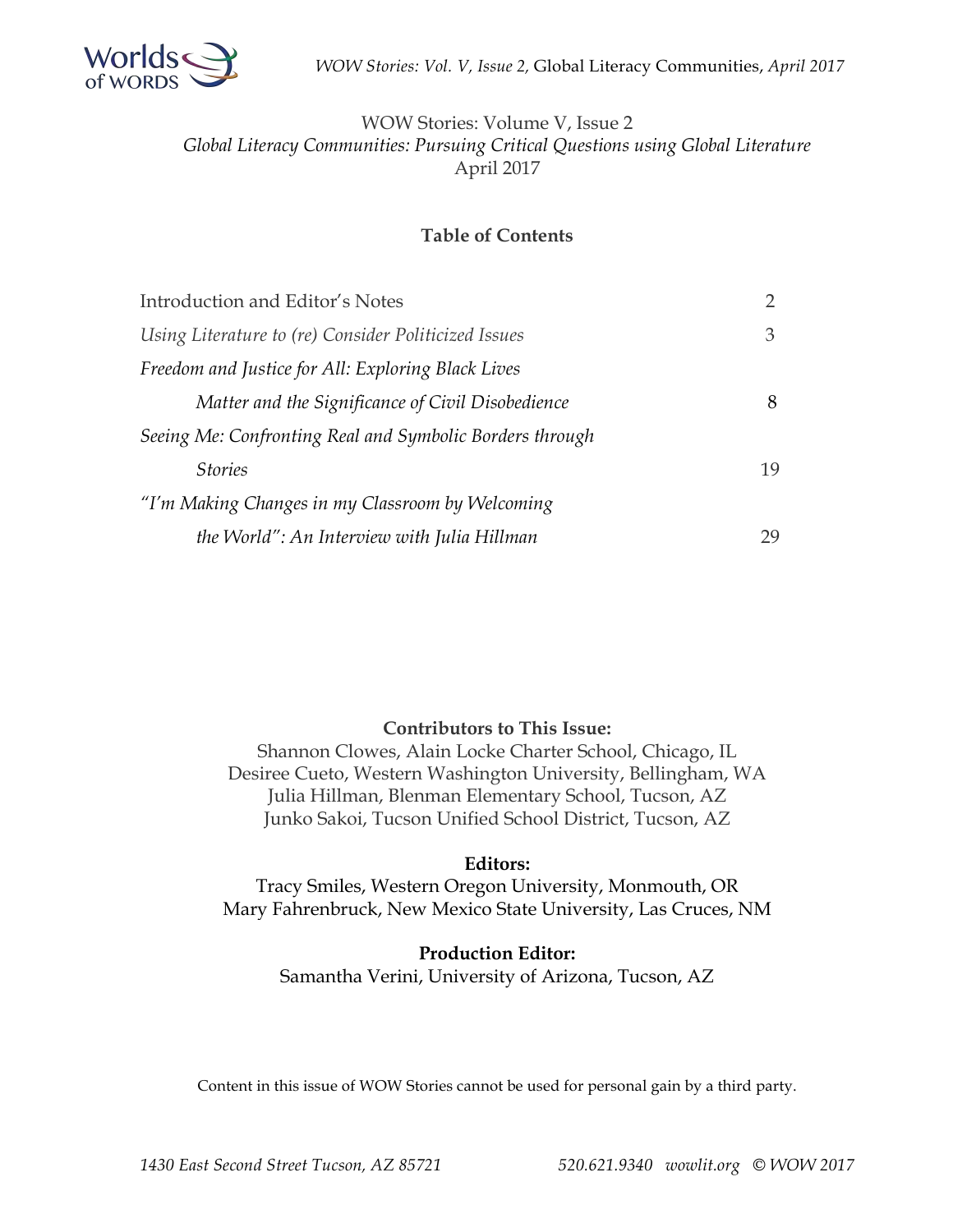

#### Editors' Note:

Julia Hillman, an English Language Development teacher, aptly expresses a sentiment we hear from many teachers who have seen their professional autonomy stifled under the pressure of top down policies and testing performance:

Teaching and learning were beginning to feel meaningless. I started to question the purpose of education.

However, when presented with an opportunity to collaborate with other educators for a common purpose, she found herself energized as she positioned herself as a learner within a literacy community. Together, this community of educators explored the instructional potential of using global literature as a means for students to pursue critical questions around issues such as immigration, social movements, and the recent, highly contentious US presidential election. This collaboration was transformative for both Julia and students.

It wasn't until I learned new strategies and started using multicultural and global books to develop text sets that I became excited again. This felt like a natural way to teach.

This special issue of WOW Stories: Connections from the Classroom presents vignettes authored by educators who engaged in inquiries with their students into issues many teachers feel insecure about examining within their school contexts. Fear that raising such issues will create discord in and among students, administrators, and parents, coupled with insecurity about their knowledge of culture, history, and social issues, often discourages educators from examining provocative questions significant to children. Within this special issue educators tell stories that demonstrate how together they felt empowered to innovate, and includes detailed descriptions of instructional processes will that provide educators with ideas and strategies to engage in similar inquiries with students in their respective contexts.

It is with great excitement we present this issue featuring the work of a literacy community in the Tucson Unified School District and how they discovered, together, ways of engaging in critical inquiries with purpose, efficacy, and enthusiasm.

Tracy Smiles and Mary Fahrenbruck, Editors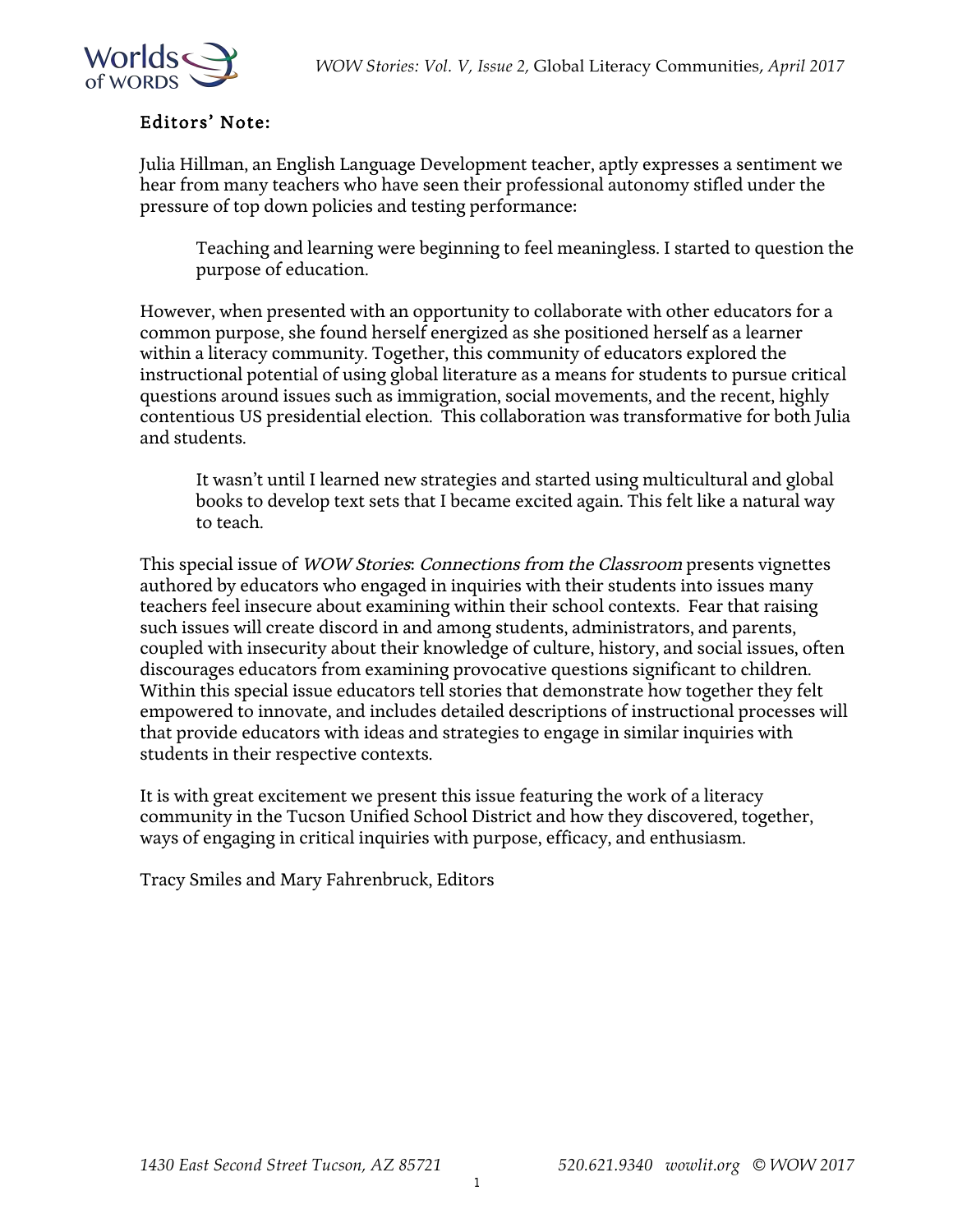



# Using Literature to (re) Consider Politicized Issues

#### Desiree Cueto

Political issues in the United States have become increasingly polarized over the past decade. The 2016 presidential election was characterized by distrust and intolerance. Hostile campaign rhetoric positioned citizens in "ideological silos," creating an us against them climate across the nation (Suh, 2014). Even seasoned teachers and those who routinely engage in critical conversations with their students have become fearful of backlash from administrators, parents, and community members. hooks (1994) writes that it is often difficult for teachers to challenge the status quo and do something different, especially when it can be seen as risky. However, avoiding potentially divisive political issues or watering them down also comes at a cost. Schools are places where students come to understand civic engagement and to develop their own political identities (Syvertsen, Stout, Flanagan, Mitra, Oliver, & Sundar, 2009). The role that teachers play in providing students with opportunities to exercise their voices, take responsibility, and consider collective action is inimitable.

In this issue of *WOW Stories: Connections from the Classroom*, we share three vignettes in which teachers use literature to support inquiries into controversial issues and show that books can create safe spaces for political discussions in the classroom. The first vignette features fifth grade teacher, Shannon Clowes, who introduces Kenneth Braswell's (2015) Daddy, There's a Noise Outside to support a class discussion about the Black Lives Matter Movement. Next, Julia Hillman explores immigration and forced journeys using a global text set with her fourth and fifth grade English Language Learners. Finally, Multicultural Curriculum Coordinator Junko Sakoi conducts a thoughtful and reflective interview with Julia Hillman following the 2016 U.S. presidential election. Their vignette highlights the books Julia used to introduce students to the American's Creed (Page, 1918) as well as students' responses to current public and political discourses.

As the Director of Multicultural Curriculum and a co-researcher in this inquiry, it was my goal to consider, document, and interpret the ways in which literature supported intercultural understanding and increased students' political efficacy. When our group started this project, we had no idea how it would evolve. We only knew that it was an exciting time to work in the Tucson Unified School District located in Tucson, Arizona.

#### Setting and Context

From 2014-2016, the Tucson Unified School District (TUSD) was focused on curricular revision and the climate was more agreeable to multiculturalism than it had been in previous years. The Multicultural Curriculum Department included myself as the Director and three Multicultural Curriculum Coordinators (Dorea Kleker, Junko Sakoi and Susan Osiago). We were given the distinct honor of spearheading the district's efforts to integrate diverse perspectives into the broader curriculum. The impetus for our work came primarily from a revised desegregation plan for Unitary Status (USP). The USP required the district to continue to develop and implement multicultural curricula. It outlined specific mandates for students to: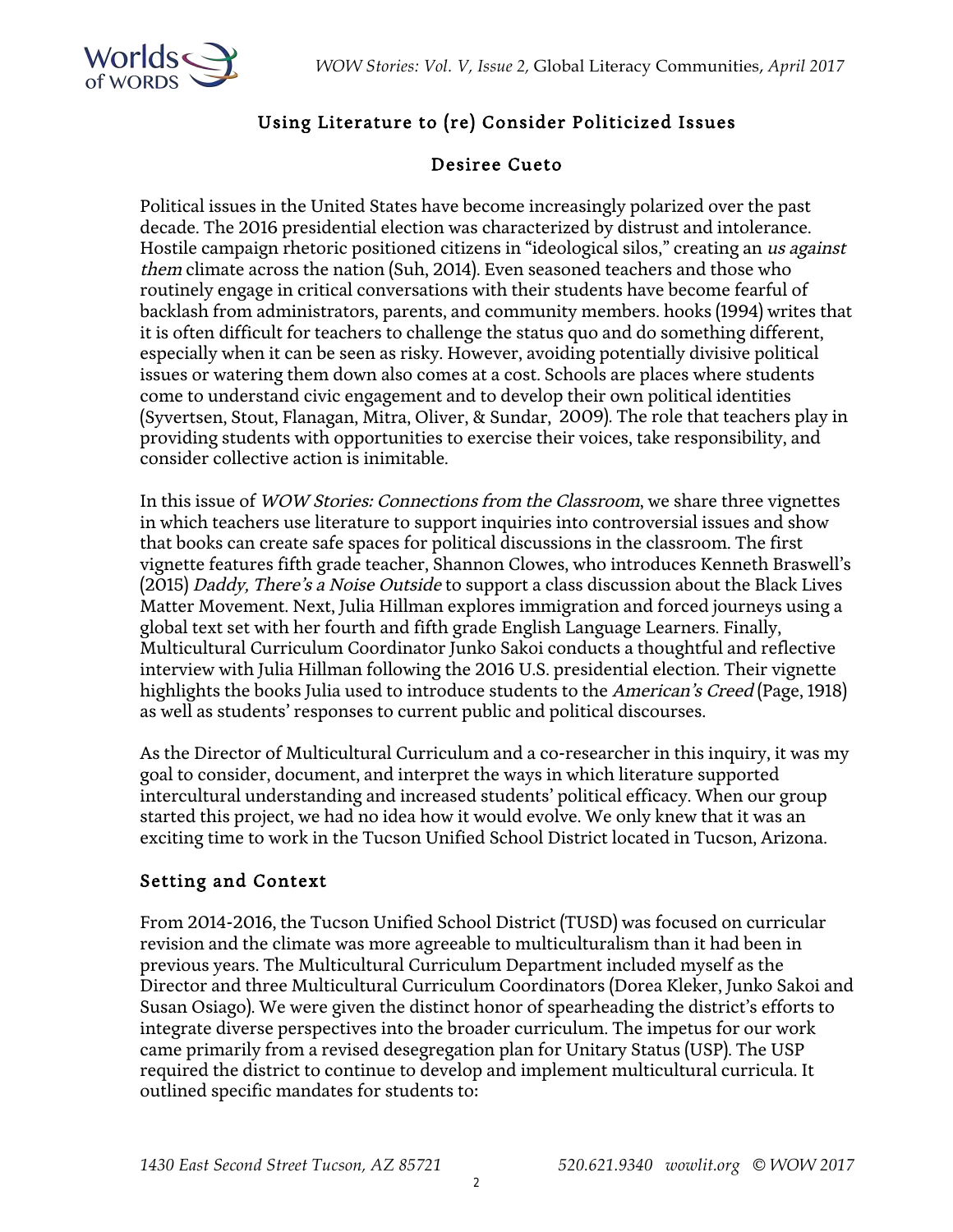

- conduct research
- improve critical thinking and learning skills
- participate in a positive and inclusive climate in classes
- build respect
- develop a sense of civic responsibility

Based on the mandates, it seemed appropriate and necessary to turn to children's literature. Short (2009) writes, "Children's engagements with literature have the potential to transform their worldviews through understanding their current lives and imagining beyond themselves" (p.10). To begin, we engaged in a multistep process to evaluate the districts' texts and resources, create core book lists for all grade levels, and research award-winning multicultural literature. Samplings of the district's books were evaluated at each grade level using "10 Quick Ways to Analyze Children's Books for Racism and Sexism" (The Council on Interracial Books for Children) and "Evaluating Literature for Authenticity" (Worlds of Words, http://wowlit.org/links/evaluating-global-literature/) . The data reflected a dearth of contemporary multicultural literature in TUSD's classrooms and libraries. The average publication date of these books, district-wide, ranged between 1997 and 2000. Moreover, the literature that was available in many schools contributed to maintaining negative cultural stereotypes or over-simplifying the teaching of diverse cultures. We used this data to write a proposal requesting that the district update its inventory of multicultural and global books.

Our work received an added boost from the incoming State Superintendent of Public Instruction, Diane Douglas, who, unlike her predecessor, said, "If any child educated in Arizona is not exposed to the suffering, trials and triumphs of all ethnic groups who have contributed to our state's rich cultural mix, then we are failing to teach accurate history" (Huicochea, 2015). Instead of restocking classic books and outdated basal readers, our department worked with district leadership to purchase more than 400 current titles in multiple copies, reflecting the experiences of African Americans, American Indians, Latinos and Asian Americans as well as other marginalized groups and identities in our community such as refugees and immigrants.

#### Political Polarization in the District

Purchasing the books was the first step in a long process. A change in curriculum meant a change in district culture, which required commitment, collaboration and new understanding. In its prior attempts to re-engineer the curriculum, the district vacillated between two ends of the political spectrum. Culturally responsive teacher training and anti-racist discourse stood in contrast to the dominance of Euro-American perspectives in the standard curricula. Specific courses dedicated to the study of people of color delivered promising outcomes. That was, until critics protested that these courses "promoted resentment" (Reinhart, 2011). Culture was then removed entirely from the equation and the Ethnic Studies program was dismantled. For a long time, the political climate in TUSD mirrored the divide across the nation. This polarization was summed up neatly by two headlines that popped up on a Google search of the district. One beckoned the district to press forward toward the goal, "Want More Evidence that Mexican-American Studies Works?" Opposite, another shouted, "Liberalism is killing us!" There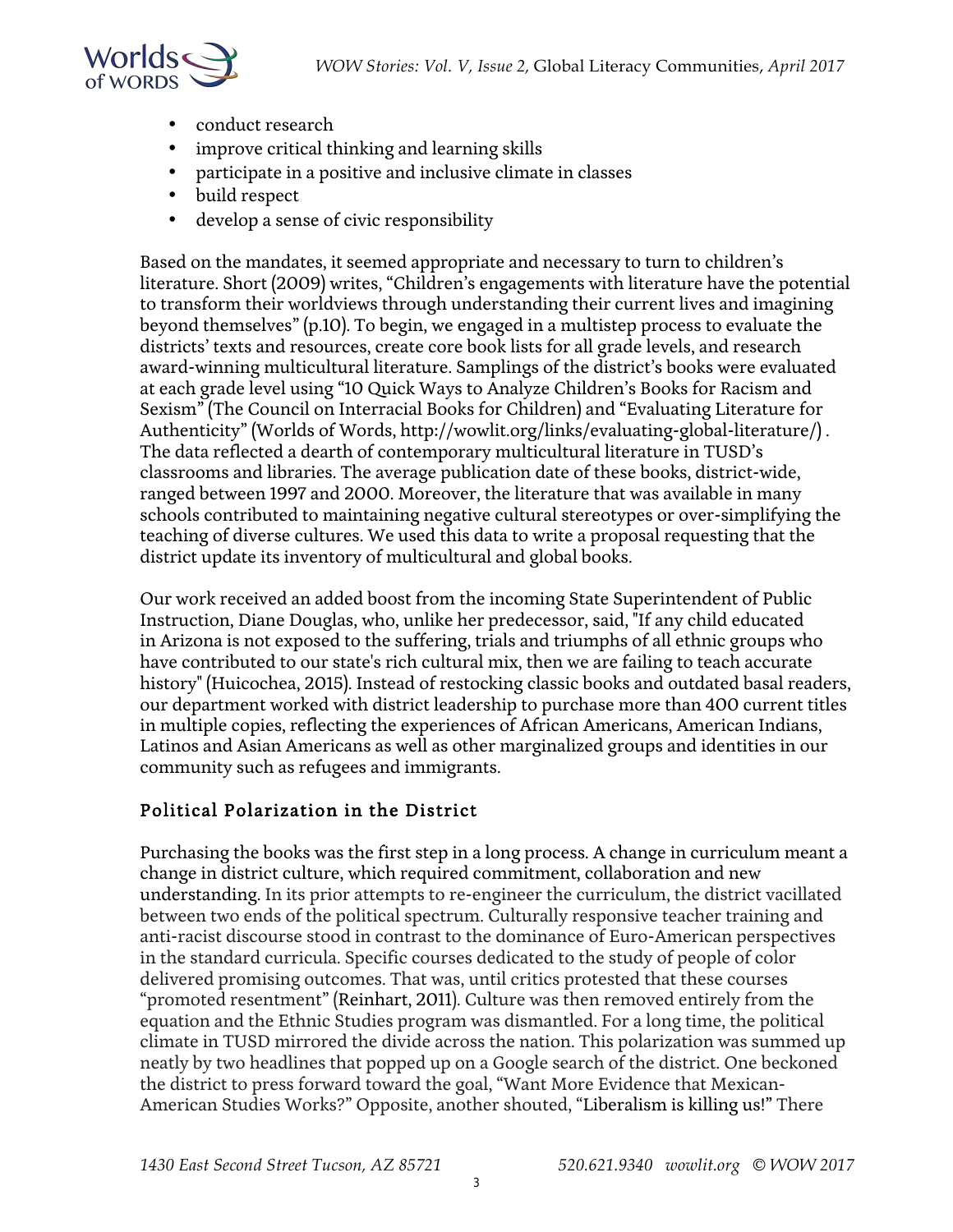

has always been a question for teachers of which path to take. Most teachers in the district have floated safely down the middle, attempting to *not make waves*. Therefore, the manner in which teachers developed the new curriculum and their ability to help students make significant connections to the literature were of primary importance as we began this work.

The district paid teachers in grades K-12 (two per grade level) to participate in the curricular revision process. The work outlined for this project included integrating newly purchased books into K-12 ELA and 6-12 Social Studies Maps and also establishing lab classrooms to document exemplary practices. Based on the district's history, it was equally important for us to invite teachers to explore their own assumptions and attitudes about culture, read professional literature and learn new strategies for engaging students from diverse racial, ethnic, ability and gender groups.

#### Adopting Frameworks for Understanding; Embracing Inquiry as a Stance

The Multicultural Curriculum Department partnered with Worlds of Words and Dr. Kathy Short served as our project consultant. Hoping to move away from a hierarchical model of curriculum development, and instead to provide a more grassroots environment for teachers to think, talk and write, we met regularly at WOW. We brought together teachers from different schools and gave them time and frameworks through which to consider the work. We introduced them to Kathy's content framework for intercultural understanding along with her processing framework for engaging students in inquiry.

The content framework includes four, fluid and overlapping components: (1) personal cultural identities (2) cross cultural studies (3) intercultural understandings and (4) taking social action (Short, 2009). The processing framework outlines the Inquiry Cycle (Short, 2009). Both frameworks draw upon and are intertwined with democratic education, critical pedagogy, and social justice, and they were exactly what the teachers needed to focus their work.

#### Lab Classrooms

The second component to this project included establishing and monitoring four lab classrooms. The lab classrooms were utilized to pilot new resources and to document the impact of alternative teaching strategies on student engagement. The lab teachers received stipends from the Multicultural Curriculum Department for their work beyond the school day. Preference was given to teachers with diverse student populations and some experience with multicultural education. The classrooms were located at Steele, Blenman, Peter Howell and Manzo Elementary Schools. Members of the Multicultural Curriculum Department conducted observations during the ELA block and teachers met with us face-to-face weekly after school between September 2014 and June 2016. Data collected during this time included lesson plans, curricula vetting rubrics, booklists and proposed units, student work and teacher reflections. The data was used to document a range of culturally responsive teaching strategies as well as students' responses to this work.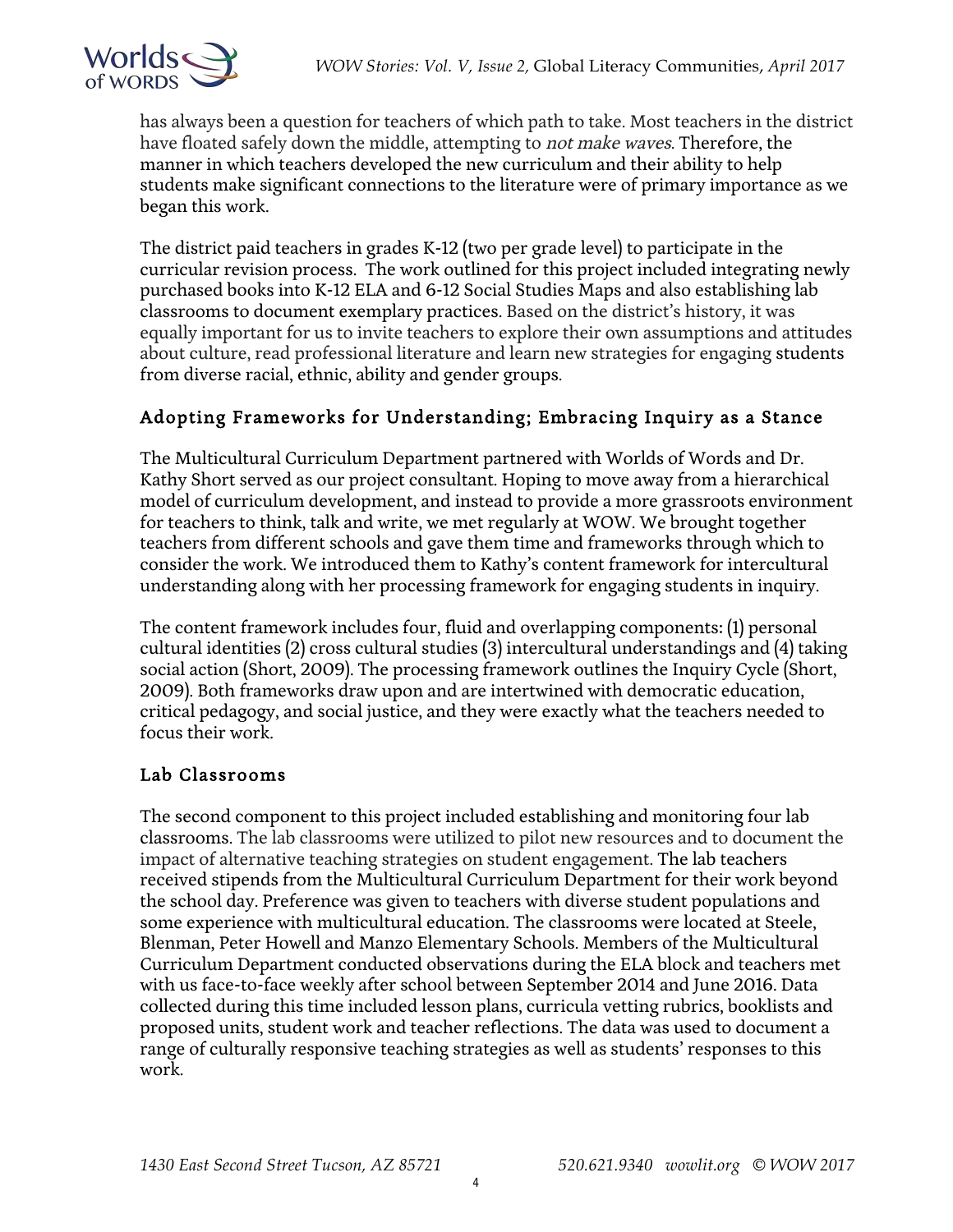

We found that, irrespective of the school context or grade level, students' ability to consider human complexity and to see their common humanity with people who were both similar and different from them increased as they emerged through engagements with books. The vignettes in this issue represent three examples drawn from our lab classrooms. Our hope is that this work will inspire others to be courageous in their teaching and in their resolve to usher in a new generation of thoughtful and compassionate citizens

#### References

- hooks, b. (1994). Teaching to Transgress: Education as the practice of freedom. New York: Routledge.
- Huicochea, A. (2015). New Arizona schools chief agrees TUSD violating state law. Arizona Daily Star. Retrieved from http://tucson.com/news/local/education/new-arizonaschools-chief-agrees-tusd-violating-state-law/article\_21624d40-7976-5eca-afb5 cbb5581616cf.html
- Short, K. (2007). Exploring a curriculum that is international. WOW Stories: Connections from the Classroom, 1(2). Retrieved from http://wowlit.org/on-linepublications/stories/storiesi2/
- Short, K. (2009). Critically Reading the word and the world: Building intercultural understanding through literature. Bookbird: A Journal of International Children's Literature. 47(2), 1-10.
- Short, K. (2009). Inquiry as a stance on curriculum. In S. Carber & S. Davidson, (Eds)., International Perspectives on Inquiry Learning. London: John Catt.
- Suh, M. (2014, June 12). Political polarization in the American public. Retrieved from http://www.people-press.org/2014/06/12/political-polarization-in-the-americanpublic/
- Syvertsen, A. K., Stout, M. D., Flanagan, C. A., Mitra, D. L., Oliver, M. B., & Sundar, S. S. (2009). Using elections as teachable moments: A randomized evaluation of the student voices civic education program. American Journal of Education 116(1).
- Page, T. (1918). The American's creed. H.R. Res.
- Reinhart, M.K.(2011, January 3, 2011). Tom Horne: Tucson Unified School District runs afoul of Ethnic Studies law. The Arizona Republic. Retrieved from http://archive.azcentral.com/news/election/azelections/articles/20110103arizonaethnic-studies-tucson-tom-horne.html

#### Children's Literature Cited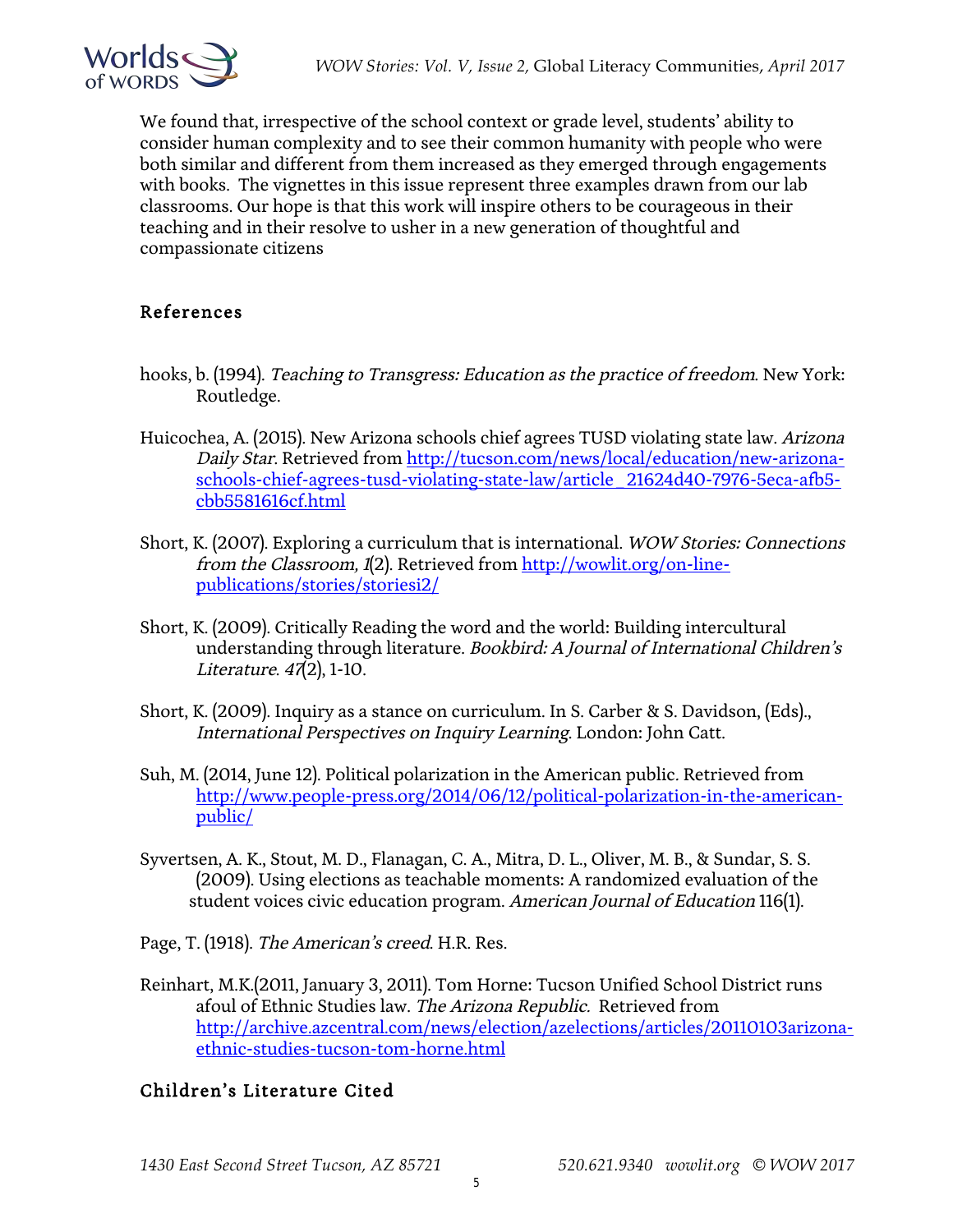

Braswell, K., Dent, J., & Anderson, J. (2015). Daddy, there's a noise outside. Atlanta: Black Rose Mediaworks.

Desiree Cueto is an Assistant Professor of Education at Western Washington University, Bellingham, Washington.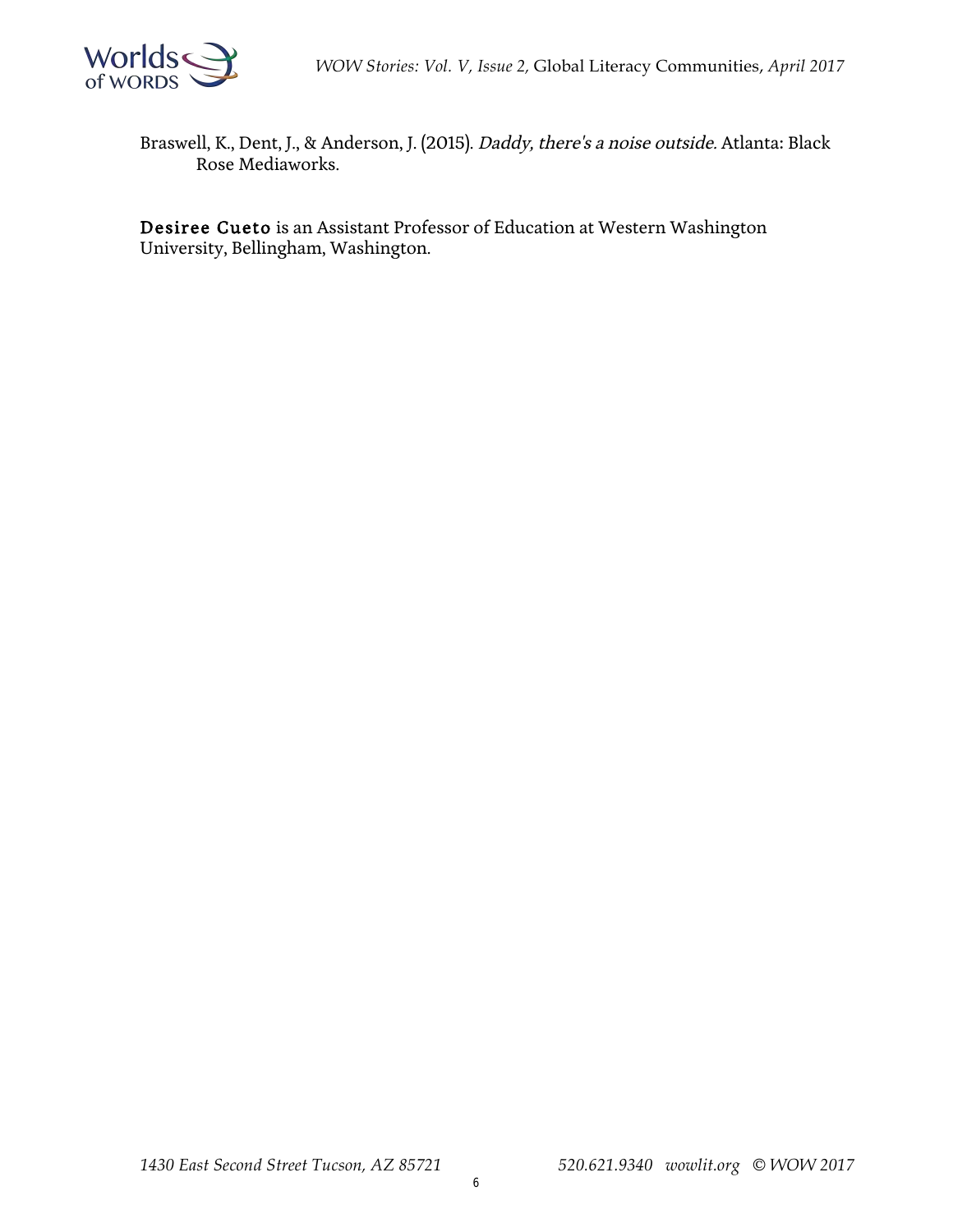

#### Freedom and Justice for All: Exploring Black Lives Matter and the Significance of Civil Disobedience

#### Desiree Cueto and Shannon Clowes

Not since the Civil Rights Era has national attention been as focused on issues concerning the African American community as it is today. Over the past five years, a significant number of wrongful death cases and those involving the use of force by police have played out in the media. Most notably the deaths of Trayvon Martin, Oscar Grant, Sandra Bland, Tamir Rice, Eric Garner, Michael Brown and Freddie Gray dominated news headlines and spurred unrest between the African American community and the criminal justice system (Tatum, 2015). Black males are 21 times more likely to be shot by police than are their White male counterparts. In response, #BlackLivesMatter became a trending topic on social media and has since grown into a widely recognized movement.

Because schools do not exist in vacuums, highly politicized issues such as racial injustice often find a way into classrooms (Hess & McAvoy, 2015). It was not surprising that some of Shannon Clowes' fifth grade students wanted to discuss what they knew about the Black Lives Matter Movement and what they had heard about the untimely deaths of so many African Americans. When Shannon and I met to discuss what was happening in her classroom, she shared:

My students read news stories and we regularly discuss current events in class. They get into impassioned conversations about what is happening in the world. Some students are enraged that innocent people are being killed and I know this is a topic we need to address.

Despite being a new teacher—only in her second year—Shannon is committed to teaching for social justice. Inspired by Jonathan Kozol's (1991) Savage Inequalities, she entered the profession believing that effective teachers empower their students to take action. With that in mind, she embraced inquiry as a stance toward teaching. Short (2009) defines inquiry as "a collaborative process of connecting to and reaching beyond current understandings to explore tensions significant to learners" (p.12). Shannon shared that, "the unit was inspired by students' genuine interest in the subject." The African American students in Shannon's class prompted the conversation about #BlackLivesMatter. However, she believed that racism was an essential issue to address with all students. When I asked her if she had any reservations about presenting this unit she shared:

I have a few concerns about discussing racial issues. Once we start to really talk about it (race), I don't not know what they might say, do, or feel. My primary concern is that they talk with each other, and learn from one another. They are beginning to form opinions about a topic that is extremely complex, bringing to the table with them very different life experiences and knowledge.

While the Caucasian students in Shannon's class had heard about the Black Lives Matter Movement, many of the African American students and other students of color had a deeper understanding of racism based on their own personal encounters. A challenging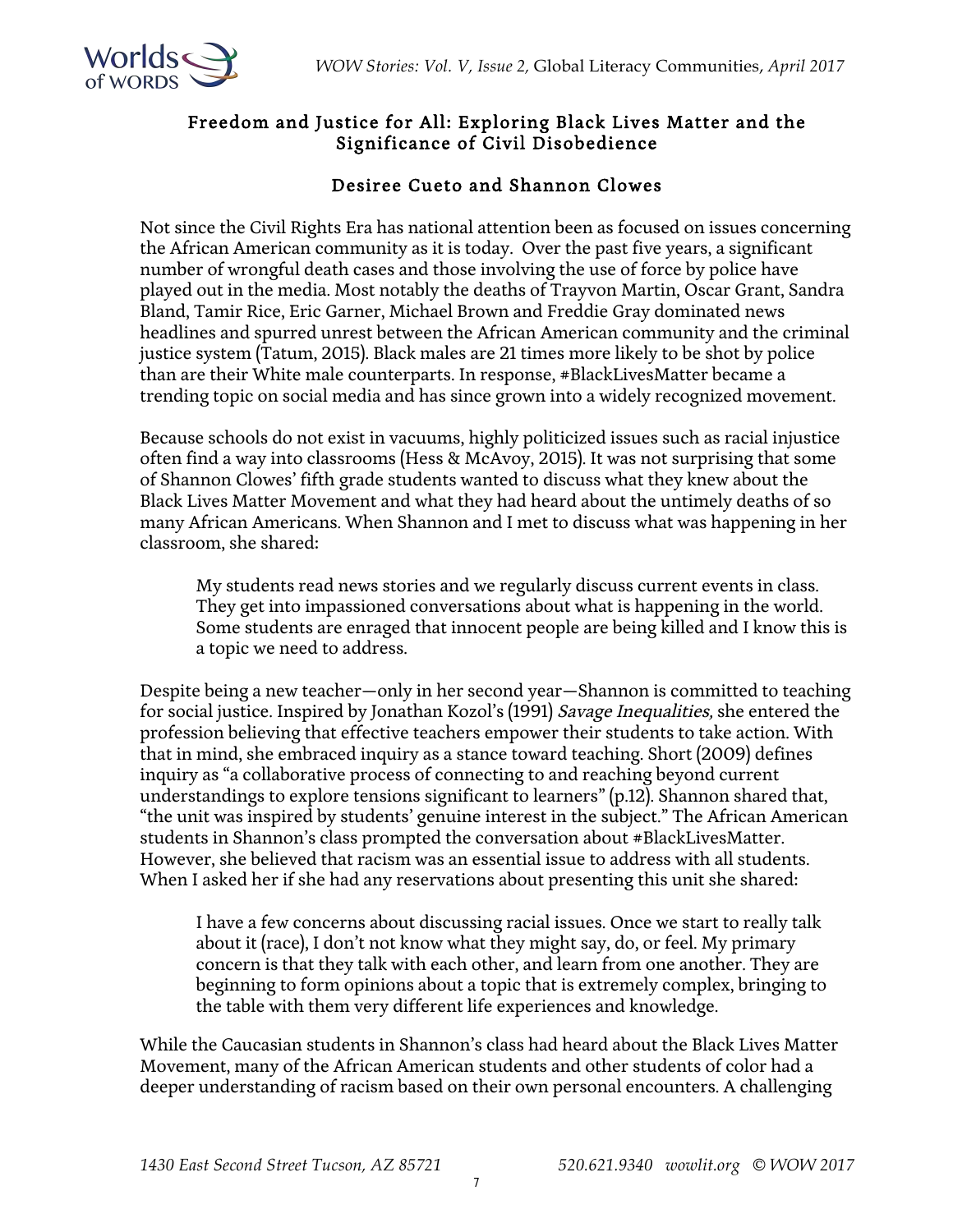

aspect of doing this work for Shannon was to educate every student (and herself), and at the same time ensure that all students felt safe and respected.

In terms of racial demographics, Peter Howell Elementary closely resembles the broader school district: White (27.16%); African American (9.85%); Hispanic (56.72%); Native American Indian (6.27%). However, it is above both the state and district averages for the percentage of students eligible to receive free or reduced-price lunch. On average, 53 percent of students in TUSD qualify for free or reduced-price lunch, while 70 percent of students at Peter Howell do (LaFleur, 2014). The hardships of life have been real for most of Shannon's students, and she knew that each of them would connect on some level with the topic. But, racial issues can be particularly sensitive in nature and difficult to navigate. For that reason, Shannon appreciated the unique space that literature provided to support the discussion.

#### What is Civil Disobedience?

There are a number of books that depict acts of civil disobedience and non-violent protests. Some of the titles we located: *The Boston Tea Party* by Russell Freedman (2012), Brave Girl: Clara and the Shirtwaist Makers' Strike of 1909 by Michelle Markel (2013), Dolores Huerta: A Hero to Migrant Workers by Sarah Warren (2012), Gandhi: A March to the Sea by Alice McGinty (2013), Harvesting Hope: The Story of Cesar Chavez by Kathleen Krull (2003), *¡Sí, se puede!/Yes, we can!: Janitor strike in L.A.* by Diana Cohn (2002), *Sit-In:* How Four Friends Stood Up By Sitting Down by Andrea Davis Pinkney (2010) and We March by Shane W. Evans (2012). However, only one book, Daddy There's a Noise Outside by Kenneth Braswell (2015) specifically addressed the Black Lives Matter Movement. This book portrayed an African American family living in an urban community. After the two children are awakened by noises outside their window, they ask their parents to explain what happened. The family sits down to discuss what it means to protest and the reasons why members of their community are currently protesting. Through this conversation, Braswell located the Black Lives Matter Movement within the larger historical context of civil disobedience and the African American struggle for equality and justice.

Because we could find no other children's books about the Black Lives Matter Movement, Shannon downloaded images from the internet. The students also visited the websites, http://blacklivesmatter.com and http://resources.primarysource.org/content. Shannon asked students to work in pairs to browse the text set and internet resources. First, students were instructed to try to locate the different forms of civil disobedience mentioned in *Daddy, There's a Noise Outside* (boycotts, marches, speeches, sit-ins, petitions, and letter writing campaigns). Next, students were asked to do a quick write answering, "What did you notice?" and "What did you wonder about?" At this point, the goal was simply to get students to explore the concept of civil disobedience. Shannon concluded the lesson by having students web their thinking about the concept of civil disobedience.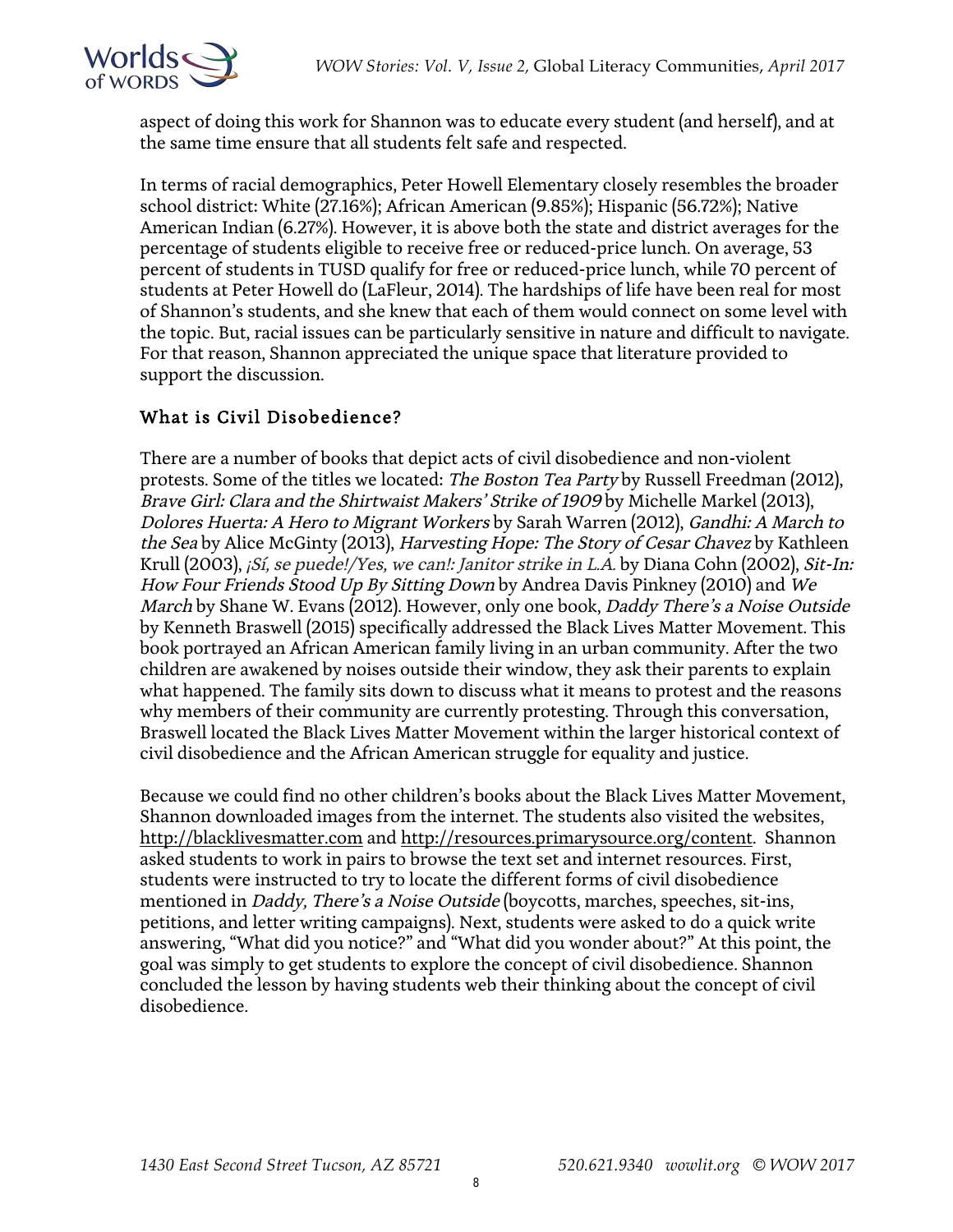



The term "civil disobedience" is defined as a strategy of non-violently refusing to cooperate with injustice.

#### Exploring Injustice

Shannon revisited ideas from the previous lesson by asking students why they thought some citizens might engage in acts of civil disobedience. Students offered a variety of responses including: "Because they didn't like the laws." "They did not agree with what was happening." "They wanted rights." Shannon wrote the word "JUSTICE" on the board. She explained,

When our founding fathers wrote the American Constitution, "justice" was a set of laws put in place to make sure that every citizen would receive equal protection under the law. Justice is what guarantees that certain rights can never be taken away or destroyed. Laws of justice are in place to ensure that all people are treated with fairness.

The purpose of the lesson was to encourage students to make deeper connections between civil disobedience and injustice. Additionally, Shannon wanted to move students closer to an understanding of how the African American community has historically and continuously struggled for justice. She shared,

I hoped that students would look at how African Americans have united and mobilized throughout history in order to combat injustice. I also wanted my students to come away from the text set with a deeper understanding of the injustices that continue to take place in our country. Perhaps the books will show them what they can do in the face of it.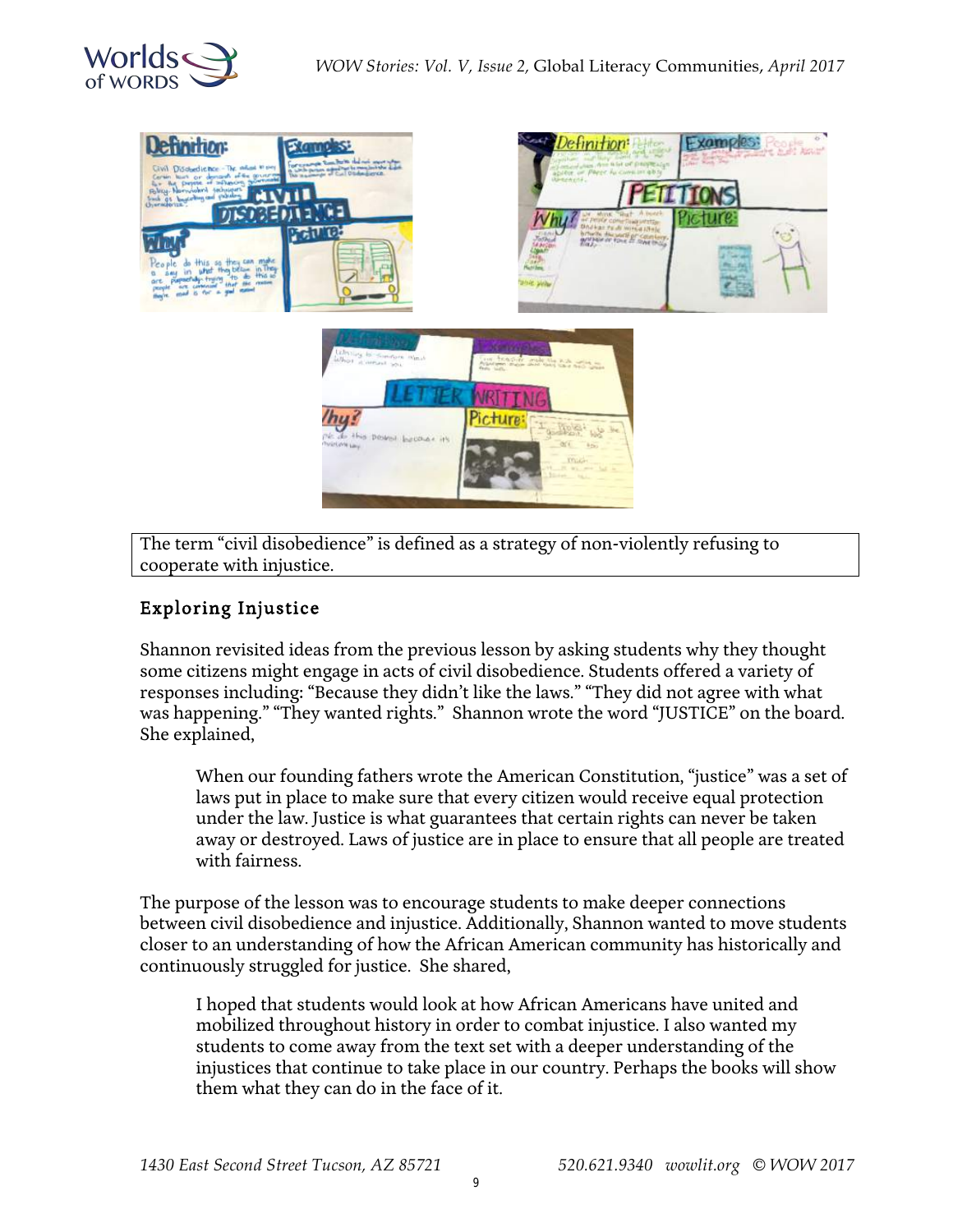

The set of books spanned African American history from slavery to the present. Within the text set, authors examined injustice through the protagonist's efforts to either circumvent established law or to change it. Before allowing students to browse the books, Shannon asked them to focus their attention on the *actions* various characters in the books took, and  $why$ . She felt it was important that the students understand that people were fighting for rights that should have been theirs simply because they were born in America.

While the students browsed the books, Shannon posted the words to the Pledge of Allegiance on the board. As they read, students marked the books with sticky notes, documenting actions and reasons for the actions. They met in small groups to discuss their findings and to web new connections they made to the word "injustice." Shannon wrapped up the session by calling the students' attention on the Pledge of Allegiance. She explained,

As time progressed, Americans realized that all men and women were not being treated equally and something needed to be done to grant the same rights guaranteed by the Constitution and Declaration of Independence to everyone. For example, African Americans, women, and immigrants did not have the same rights as White men. Each of these groups were excluded from this protection because they were not viewed as citizens. People from these groups fought for many years to also benefit from the rights guaranteed by the Constitution.

Students shared in small groups about what they knew about the injustices experienced by African Americans, women and immigrants. Then they worked together as a class to complete a consensus board about what they had learned: "People were grouped together based on shared similarities such as skin color, gender or immigration status. As a result, these groups were often treated differently and were not afforded equal rights." Before exiting, students were asked read the Pledge of Allegiance and to Free Write their thoughts about whether or not "justice for all," applies to all people today.

# Stepping Back to Scaffold

When we reviewed the students' responses to the previous lesson, it was evident that most understood that there was injustice in world and that certain circumstances warranted protest. However, it did not appear that students were having the kind of "lived through" experiences with the texts that we had anticipated (Rosenblatt, 1978, p. 24). Because the majority of the books we presented were set in distant history, we surmised that the students were not easily making text-to-self or text-to-current world connections. Some of the books may have seemed less relevant, even to the African American students. Moreover, we saw little evidence of what Shannon had hoped for in terms of the students' readiness to take action for social change. In one-to-one interviews, students reported feeling powerless to intervene in situations they felt were unjust.

The students needed to draw upon their experiential backgrounds to make sense of the text. Revisiting the Inquiry Cycle (Short, 2009), we knew that we needed to provide a space for them to define injustice in terms that reflected their own cultural and historical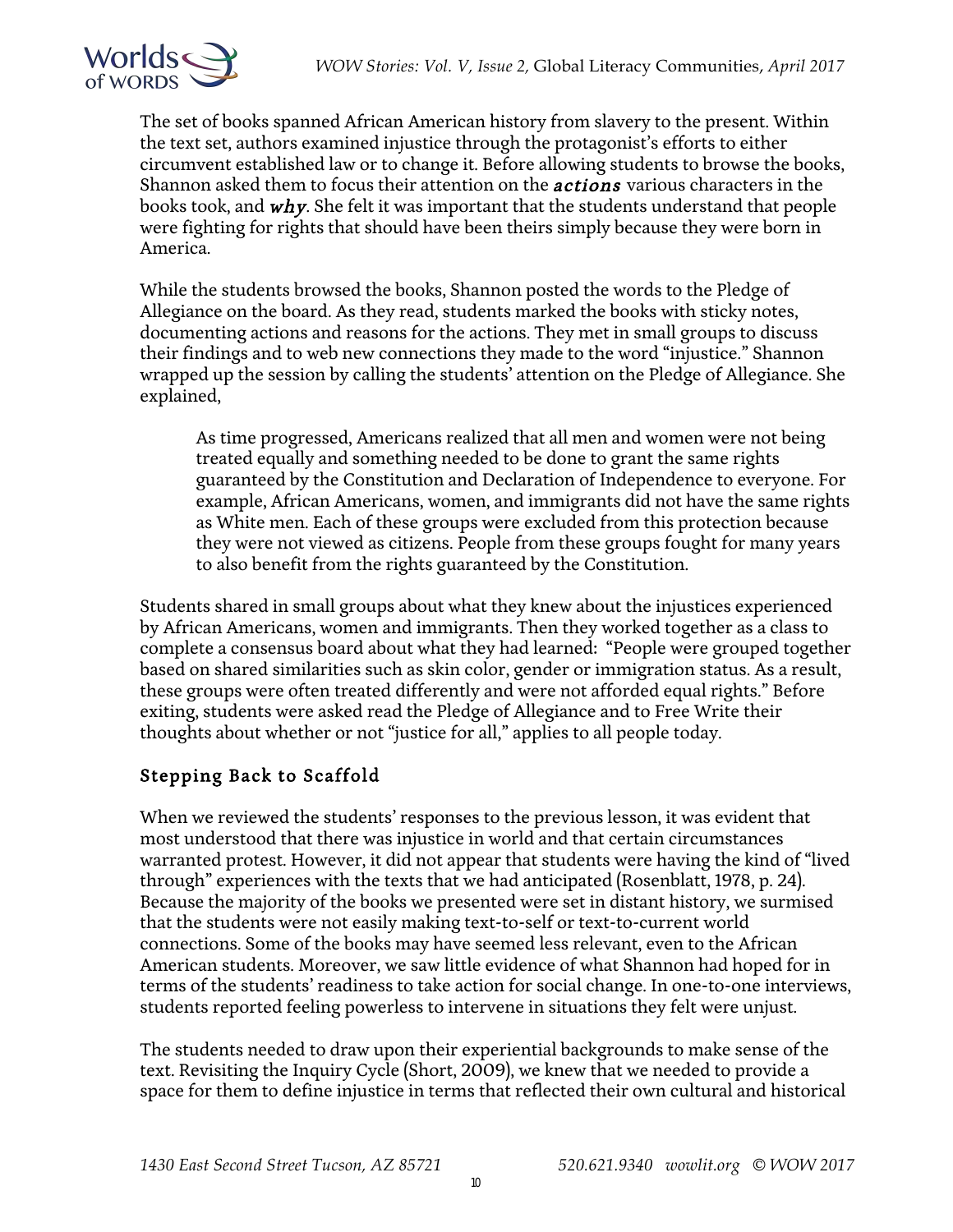

context. For the next lesson, Shannon introduced Memory Maps and guided students in a discussion about places they have either witnessed or experienced injustice in their own lives. The students represented their experiences on large pieces of chart paper. Because the Memory Maps were constructed in a diverse setting, Shannon hoped that the engagement and subsequent small group discussion might also facilitate cross-cultural understanding. She concluded with a forum for students to share their maps and reflect on their current stance about injustice.

My students made personal connections right away and they were quick to share instances of injustice in their own lives – like getting blamed for something they did not do or being treated differently because of their gender or being called names. Some students even mapped out places where they had been referred to in racially derogatory terms.

While conversations surrounding the maps allowed the students to see where their experiences diverged and overlapped, Shannon was not convinced that they were making the kind of critical connections that might inspire them to take action against injustice. When we met again, she reported that students, "Listened attentively to one another. They even demonstrated empathy by looking shocked or angry when a classmate recalled being verbally insulted." However, racially charged insults did not necessarily register as being significantly different from other kinds of insults. In light of our focus on the Black Lives Matter movement, this was particularly troubling. Lopez (2000) writes, "When people absorb racial ideas cognitively, treating racism as an accepted, expected part of the natural order, race functions institutionally" (p.1806). We wondered how much students had absorbed and how they were processing stories in the news and on social media. With the public's attention (and our unit) focused on violent forms of racism—wrongful death and police brutality—we also questioned whether students were becoming immune to less overt forms of racism. We wanted to make sure that students understood that all forms of racism are interconnected and that racism is about division and power.

#### Tackling Racism

As the unit progressed, Shannon wanted to focus on deconstructing racism with the premise of empowering students to take action and promote a positive change. To accomplish this, we considered how she might present the text set in a way that bridged the gap between historical racism and present-day racism. She also wanted to encourage the students to imagine a world free of racism. Short's work on critical inquiry, which highlights the need to focus on issues of power and on questioning oppression, was instrumental to the way we considered engaging students in this inquiry. Short (2003) states that, "Readers ought to be challenged to critique and question 'what is' and 'who benefits' as well as to hope and consider possibility by asking 'what if' and taking action for social change."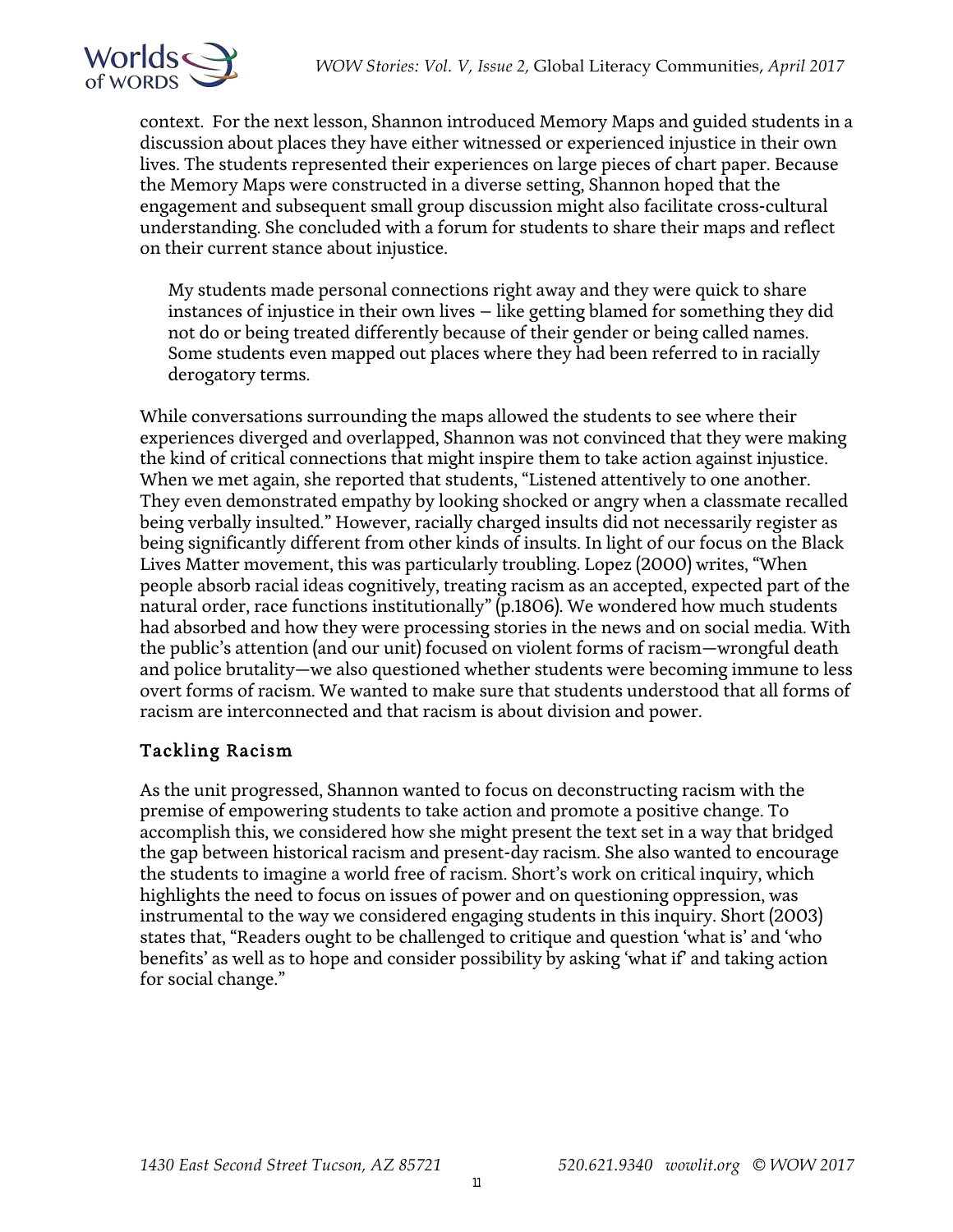



We had already spent a good amount of time getting students to think about "what is." For example, students could define civil disobedience, name historical figures and groups who experienced injustice, and speak about instances of injustice in their own lives. Because the focus of our unit was Black Lives Matter, the texts we selected reflected African American history and highlighted the racial discrimination and ensuing injustices that Black people have endured. After multiple text set readings, students easily made connections between injustice, inequity and racism. A take away from an early lesson was that society tends to group people who look alike and consequently treat them differently as well. Students needed to start to ask the question, "who benefits?"

#### Who Benefits?

There are biological reasons as to why people look different from one another. However, race as we understand it today is a social construct. Assigning significance to skin color, with darker skin tones representing inferiority, has been linked to slavery. Negative perceptions of particular races justified inequalities as being natural. Critically examining these ideas with students is important because they shape students' interactions and attitudes towards different racial groups. Each of the books in the text set provided a space for students to think critically and to question who benefits from social constructs. Short (2003) recommends teaching students to "read against the grain of texts to question dominant messages and uncover the different layers of meanings, beliefs and perspectives embedded in a book." Shannon modeled this approach, using the book White Socks Only by Evelyn Coleman (1996). The book begins,

When Grandma was a little girl in Mississippi, she sneaked into town one day. It was a hot day—the kind of hot where a firecracker might light up by itself. But when this little girl saw the "Whites Only" sign on the water fountain, she had no idea what she would spark when she took off her shoes and—wearing her clean white socks—stepped up to drink.

Based on the previous stories they had read, the students immediately anticipated trouble. Some students gasped. Others shook their heads. This was the empathy we hoped they would express. However, the goal was to move from aesthetic responses to critical analysis. As she read aloud, Shannon paused to ponder questions, such as, "When a big white man accosts the little girl and threatens to whip her, who benefits?" Shannon commented, "The only person who seems to be okay with what is happening is the man who is trying to stop the little girl from taking a drink." She turned to the class and asked if the man's actions reminded them of something else that they have learned about. The students connected the man's action to the word "segregation," which they had read about in other books. The word "segregation" was also posted on a growing list of words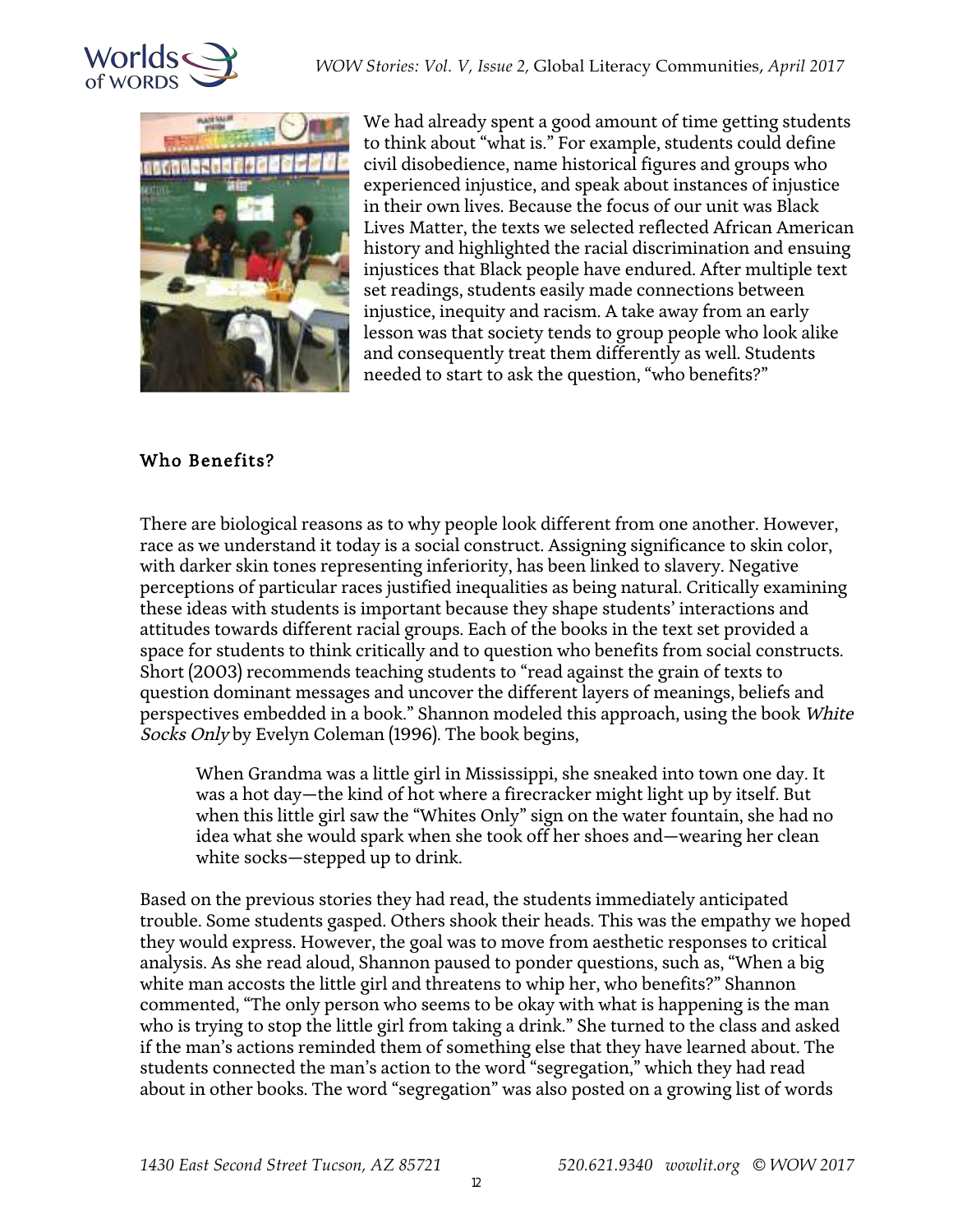

on the class's word wall. Shannon reminded them that, "The practice of segregation was put into place by the dominant group in order to maintain an imbalance of power. It was used to support injustice."



The issue of power was also important for students to consider. We intentionally selected books that presented a shift in power—a moment when the character or the community resisted being oppressed by the mainstream or dominant group. For example, before "the big white man" in White Socks Only was able to remove his belt to whip the little girl, bystanders from the African American community removed their shoes and defiantly drank from the fountain. The actions of the bystanders showed their strength and willingness to fight the injustices that were governing their lives. This action really resonated with Shannon's students. Most of the students related the question, "who benefits" to bullying and how bullies seek to maintain power. Some students talked hypothetically about unjust situations they

may face and ways that they might positively and constructively deal with them, if they were to occur.

After giving the students the opportunity to question "Who benefits," we wanted to encourage them to ask, "What if." Moving forward, the class read selected poems from Brown Girl Dreaming by Jacqueline (2014), coupled with an author study. Short (2003) writes, "Providing brief information about the background of authors and illustrators before reading aloud can raise children's awareness about the significance of this frame in interpreting literature."

Shannon stated, "The author study made it feel as if we had a guest speaker. The students read about what was what like for an African American to grow up in the 1960s." Because Brown Girl Dreaming is Woodson's memoir, students got a first-hand account of the social and political constructs to which the African American community has historically been relegated. At the same time, they were encouraged to imagine a better future. Shannon recognized the unique space this book provided for students to continue to grapple with the question, "what if?" The chapter that immediately caught both of our attention was entitled, "The Revolution."

The revolution is always going to be happening. I want to write this down that the revolution is like a merry-go-round, history always being made somewhere. And maybe for a short time, we're part of that history.

The students wrote their own poetry in response to stanzas that struck them. One student drew from Woodson's (2014) first poem in Brown Girl Dreaming, "too many people too many years / enslaved, then emancipated / but not free" (pp. 1-2) writing in her own poem, "stuck in a small cage / you're set free / only to find out / you're in a bigger fence." Writing with and in response to the text prompted students to make deeper connections to their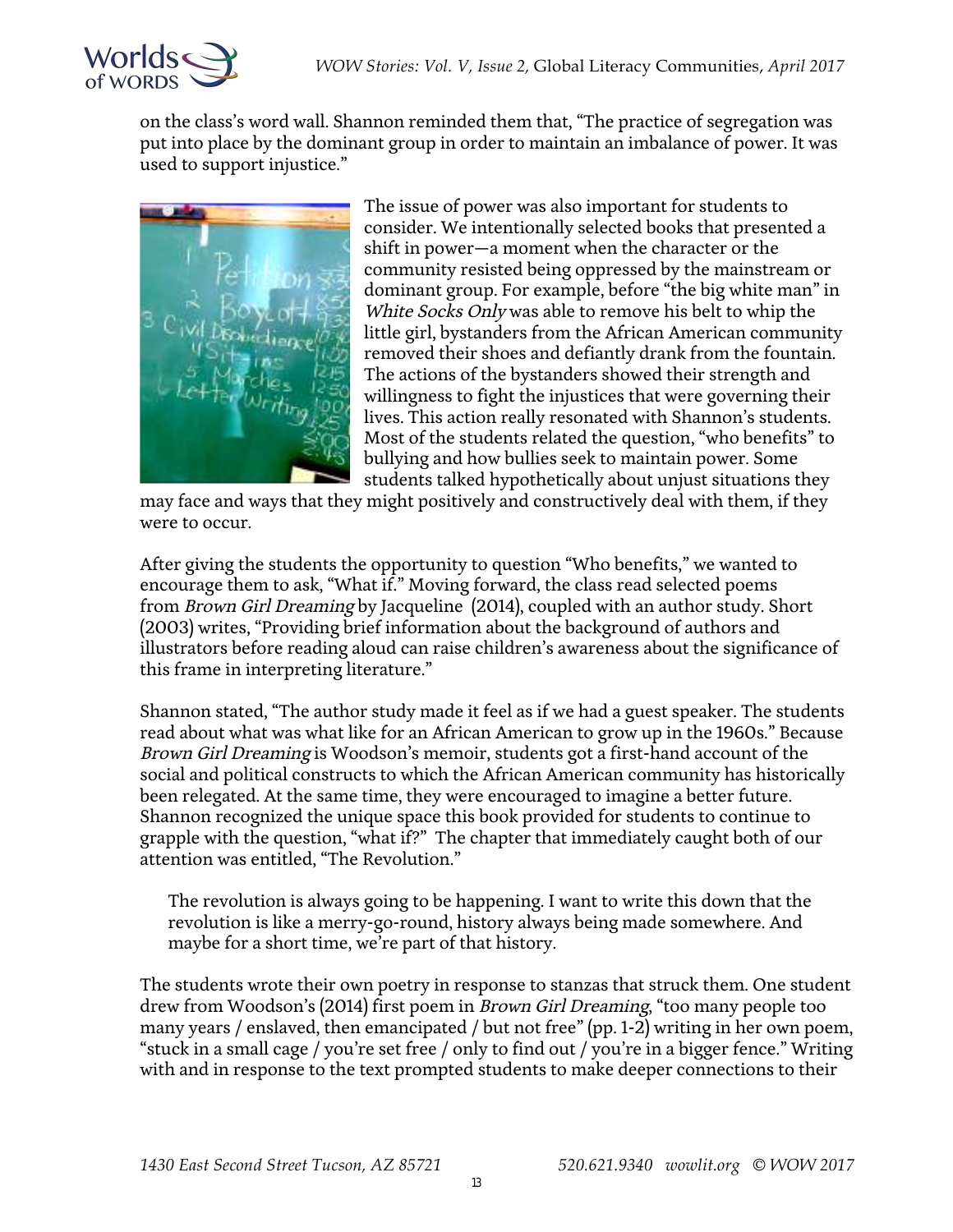

own lives. Slowly, they began to recognize that racism is part of a continuous cycle that must be broken, and that they have the ability to do so.

In the end, Shannon felt that, because the literature discussions were open and comfortable, students were able to trust each other enough to candidly express their experiences, feelings and thoughts. She said, "The most notable, yet least measureable change I saw within them was their willingness to talk about complicated issues in the world in a more confident and compassionate way."

After the 2008 presidential election in the United States, much of the public opinion suggested that racism had declined. Many people believed that "a black man in the White House signified that we had finally matured as a nation, embraced diversity, and were forging a future of equality" (Kaplan, 2011, p. xi). However, just eight years later, people seriously questioned what was thought to be progress. The rhetoric leading up to surrounding the 2016 election presented an entirely different picture. What we learned is that fighting racism is a long and difficult battle. What we witnessed is the immense power of books to create safe spaces for our students to resist messages of today and imagine a "merry-go-round" where, "history is always being made" (Woodson, 2014, pp. 308-309).

#### Final Thoughts

For white teachers, or any teachers hoping to have open conversations about race in the classroom, honesty, openness and respect are key. Students need a space where they can say what they think and not shut down when others disagree. We came up with air symbols that meant, I agree/I wanted to say the same thing or I respectfully disagree, so students could also non-verbally share their thoughts and feelings. I always made sure to follow-up with students privately who chose to use air signs, to see if there was anything more they wanted to discuss.

~Shannon Clowes

#### African American Text-Set

Barack Obama: Son of Promise, Child of Hope. Nikki Grimes & Bryan Collier (2012). Ever since Barack Obama was young, Hope has lived inside him. Even as a boy, Barack knew he wasn't quite like anybody else, but through his journeys he found the ability to listen to Hope and become what he was meant to be.

Brown Girl Dreaming. Jacqueline Woodson (2014). A novel in verse, the author shares what it was like to grow up as an African American in the 1960s and 1970s, living with the remnants of Jim Crow and her growing awareness of the Civil Rights Movement.

**Busing Brewster.** Richard Michelson & R. G. Roth (2010). Bused across town to a school in a white neighborhood of Boston in 1974, a young African-American boy named Brewster describes his first day in first grade.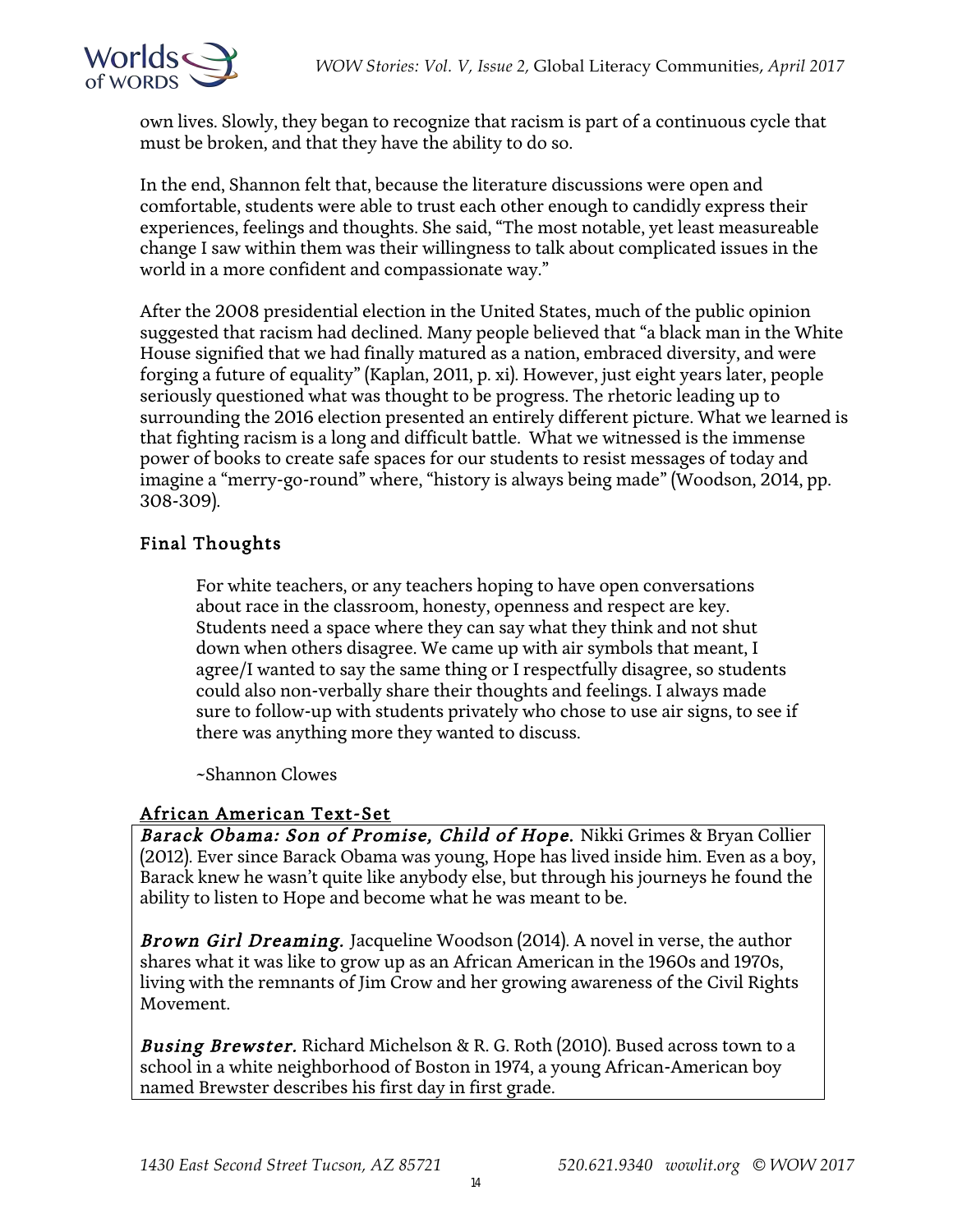

Henry's Freedom Box. Ellen Levine & Kadir Nelson (2007). A fictionalized account of how in 1849 a Virginia slave, Henry "Box" Brown, escapes to freedom by shipping himself in a wooden crate from Richmond to Philadelphia.

I, Too, Am America. Brian Collier & Langston Hughes (2012). Presents the poem of Langston Hughes which highlights the courage and dignity of the African American Pullman porters in the early twentieth century.

Most Loved in All the World: A Story of Freedom. Tonya Cherie Hegamin & Cozbi A. Cabrera (2008). An authentic and powerful account of slavery and how a handmade quilt helps a little girl leave home for freedom.

A Place Where Hurricanes Happen. Renee Watson & Shandra Strickland. (2010). New Orleans is known as a place where hurricanes happen . . . but that's just one side of the story. New Orleans friends Adrienne, Keesha, Michael, and Tommy take turns speaking in spare free verse.

**Something Beautiful.** Sharon Dennis Wyeth & Chris K. Soentpiet (1998). A young African-American girl, depressed/oppressed by the ugliness in her inner-city neighborhood, searches for "something beautiful," and finds it in the small details of her community.

Underground: Finding the Light to Freedom. Shane Evans (2011) Follows a family's journey toward freedom as they travel along the Underground Railroad.

When Marian Sang. Pam Munoz Ryan & Brian Selznick (2002). Marian Anderson is known for her historic concert at the Lincoln Memorial in 1939, which drew an integrated crowd of 75,000 people in pre-Civil Rights America.

#### References

- Hess, D., & McAvoy, P. (2015). The political classroom: Evidence and ethics in democratic education. New York: Routledge.
- Kaplan, H. R. (2011). The myth of post-racial America: Searching for equality in the age of materialism. Lanham, MD: Rowman & Littlefield Education.
- Kozol, J. (1991). Savage inequalities: Children in America's schools. New York: HarperPerennial.
- LaFleur, J. (2014). The opportunity gap: Peter Howell Elementary School. Retrieved from http://projects.propublica.org/schools/schools/40880000853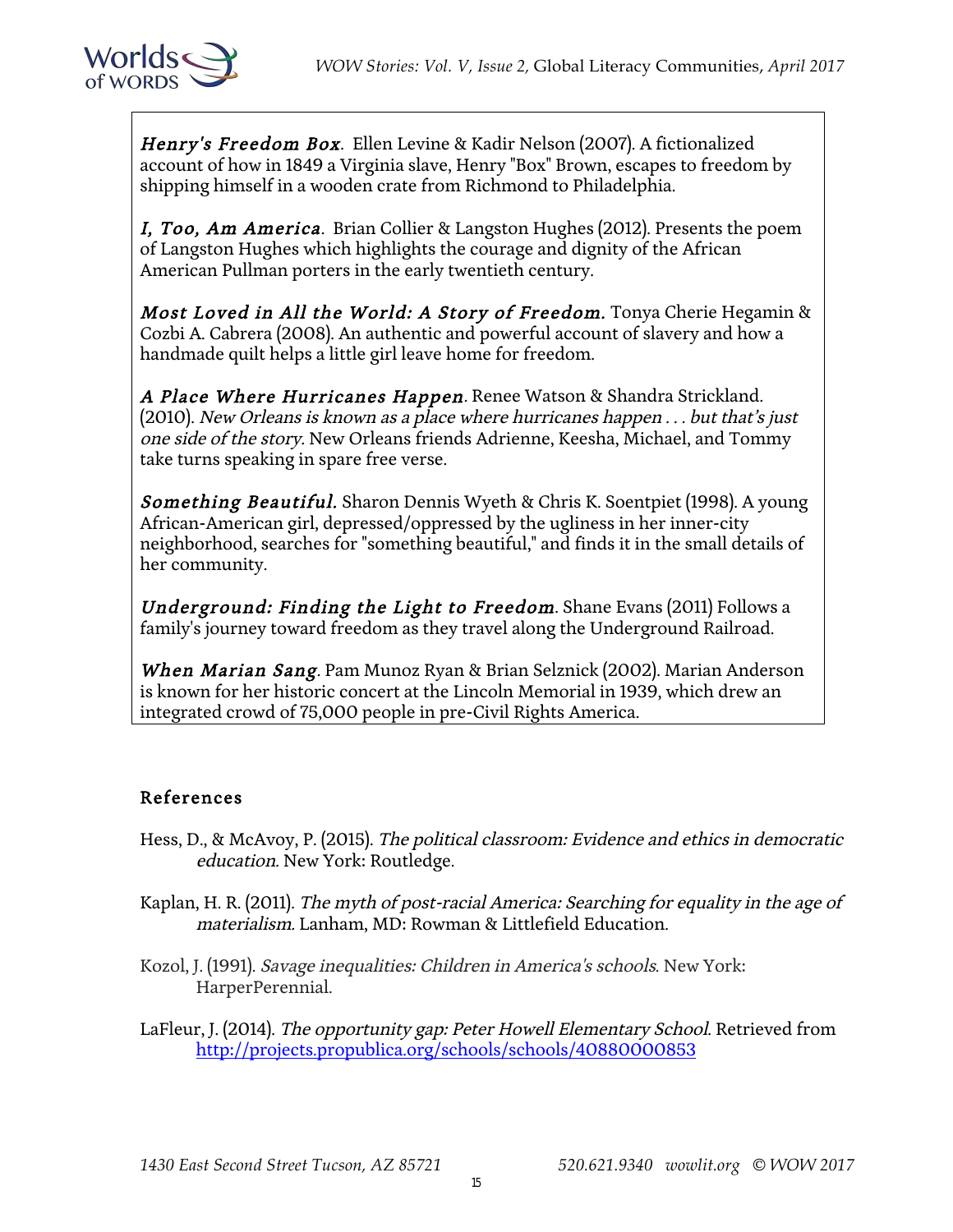

- Lopez, I. H. (2000). Institutional racism: Judicial conduct and a new theory of racial discrimination. The Yale Law Journal, 109( 8), 1806.
- Rosenblatt, L. M. (1998). The reader, the text, the poem: The transactional theory of the literary work. Carbondale, IL: Southern Illinois University Press.
- Short, K. (2003). Reading critically through global inquiry. WOW Stories, I(3). Retrieved from http://wowlit.org/on-line-publications/stories/storiesi3/2/
- Short, K. (2009). Inquiry as a stance on curriculum. In S. Carber & S. Davidson, (Eds.), International Perspectives on Inquiry Learning . London: John Catt.
- Tatum, E. (2015). Why don't Black Lives Matter? New York Amsterdam News, 106(16), 12.
- Worlds of Words. (n.d.). Language and Culture Book Kits & Global Story Boxes. Retrieved from http://wowlit.org/links/language-and-culture-resource-kits/

#### Children's Literature Cited

- Braswell, K., Dent, J., & Anderson, J. (2015). *Daddy, there's a noise outside*. Atlanta: Black Rose Mediaworks.
- Cohn, D., & Delgado, F. (2002). *¡Sí, se puede!/Yes, we can!: Janitor strike in L.A.* El Paso, TX: Cinco Puntos.
- Coleman, E., & Geter, T. (1996). White socks only. New York: Albert Whitman.
- Evans, S. (2012). We march. New York: Square Fish.
- Freedman, R., & Malone, P. (2012). The Boston Tea Party. New York: Holiday House.
- Krull, K., & Morales, Y. (2013). Harvesting hope: The story of Cesar Chavez. Columbus, OH: Zaner-Bloser.
- Markel, M., Sweet, M., & Zegar, R. (2013). Brave girl: Clara and the Shirtwaist Makers' Strike of 1909. New York: Balzer Bray.
- McGinty, A. B., & Gonzalez, T. (2013). Gandhi: A march to the sea. Las Vegas, NV: Amazon.
- Pinkney, A. D., & Taylor, M. L. (2010). Sit-in: How four friends stood up by sitting down. New York: Little, Brown.
- Warren, S. E., & Casilla, R. (2012). *Dolores Huerta: A hero to migrant workers*. New York: Marshall Cavendish.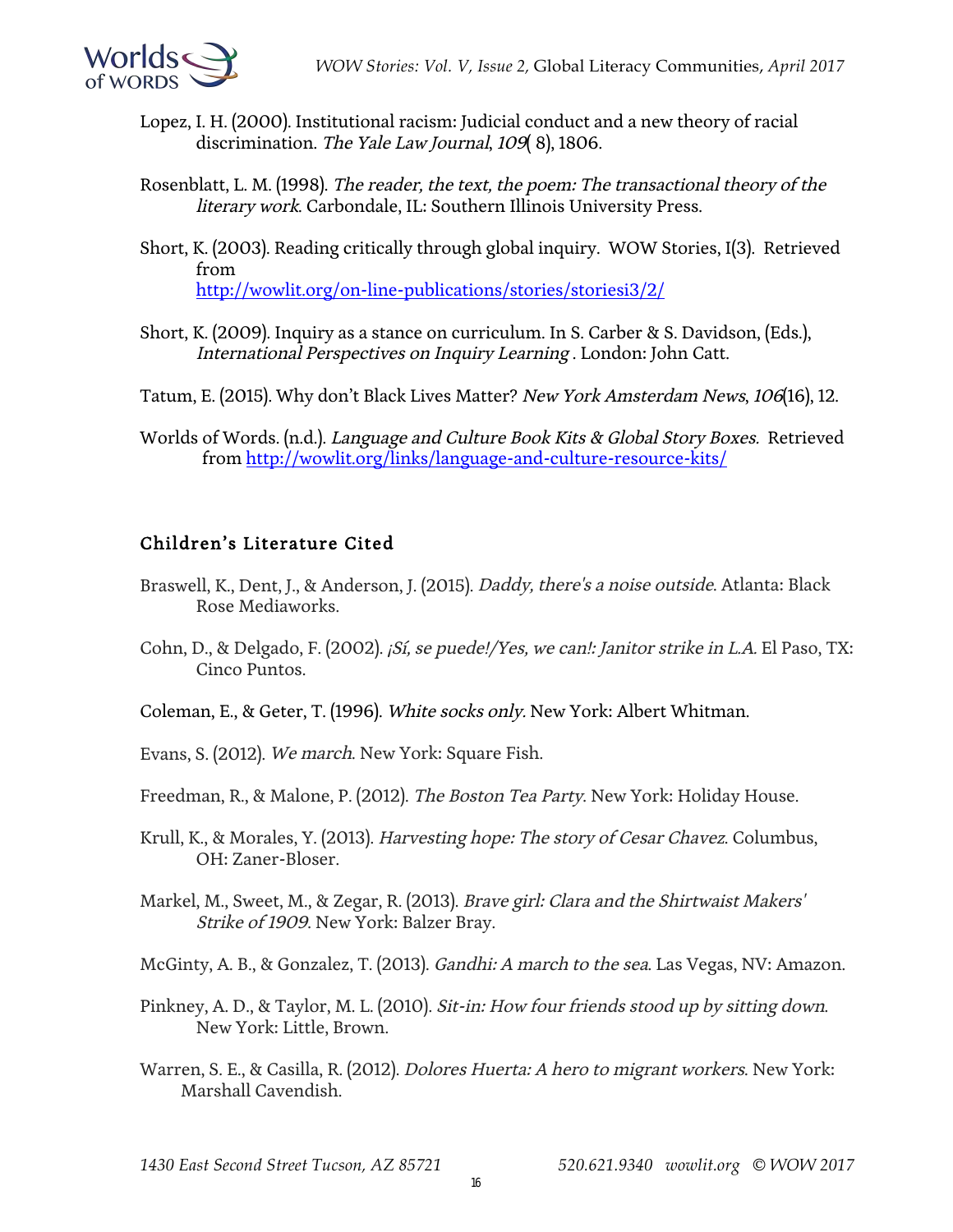

Woodson, J. (2014). Brown girl dreaming. New York: Nancy Paulsen Books.

Desiree Cueto is an Assistant Professor of Education at Western Washington University, Bellingham, Washington.

Shannon Clowes taught fifth grade at Peter Howell Elementary School in Tucson, Arizona before moving to Chicago to take a position as a sixth grade teacher at Alain Locke Charter School.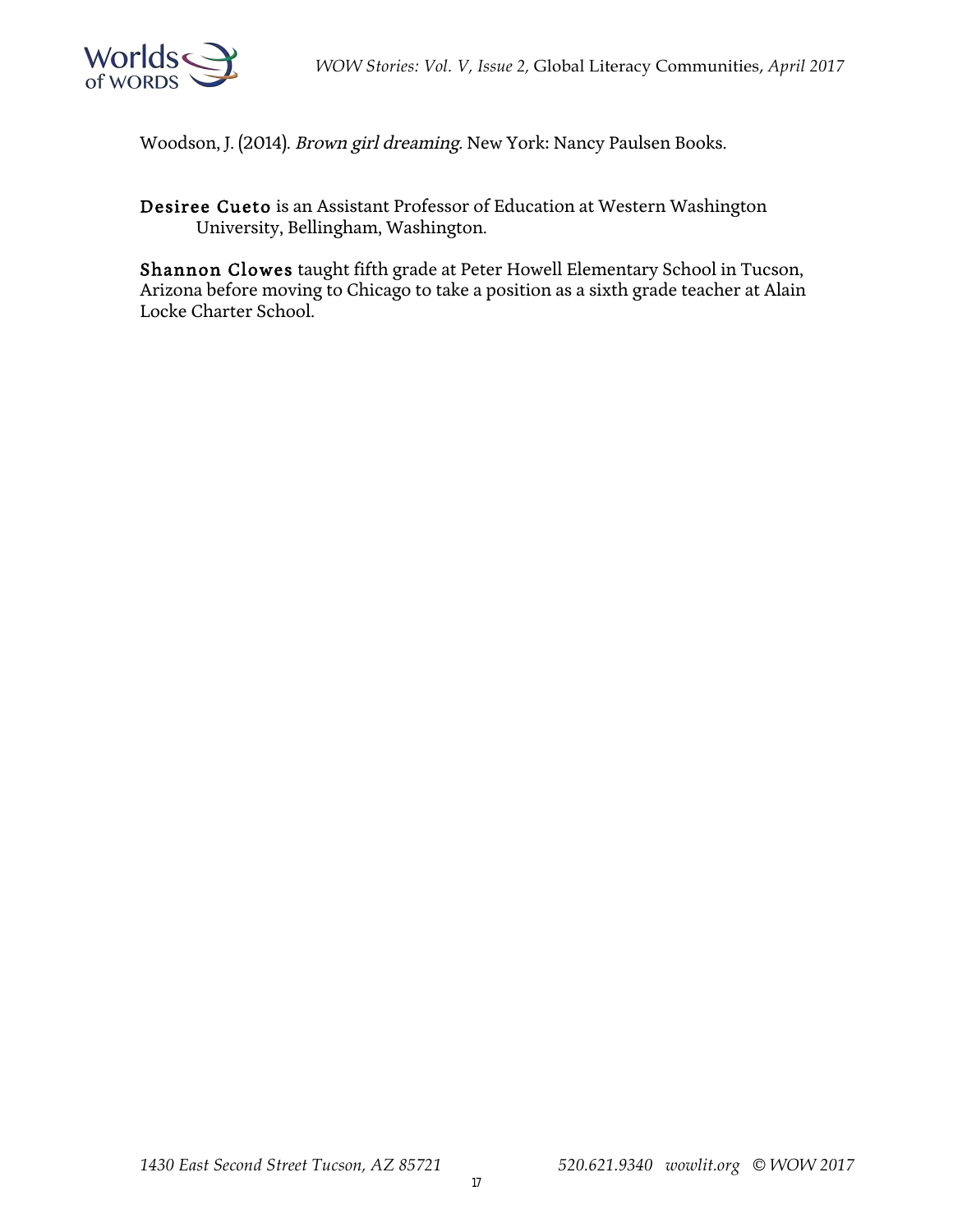

#### Seeing Me: Confronting Real and Symbolic Borders through Stories

#### Desiree Cueto and Julia Hillman

Some agreed with the fisherman, but others were louder…And they built a great wall all around the island, with watchtowers from which they could search the sea for signs of rafts, and shoot down passing seagulls and cormorants so that no one would ever find their island again. ~Armin Greder (2008)

Immigration has historically been a "hot-button" issue. Nearly every group that has arrived in the United States, including those from Italy, Ireland, Poland and China, has been met with some resistance. Today is no different; immigration remains an issue brimming with controversy. What is different, however, is the way in which this issue has come to represent the extreme tensions between left wing and right wing politics, and how it is increasingly linked to racial, ethnic and religious intolerance. Current immigration debates have concentrated on building walls across the United States-Mexico border and on the mass deportation of the nearly 11 million undocumented immigrants, including children (Goo, 2015). Descriptions of radical terrorists have been used to represent every member of the Islamic faith. Suggestions have also been made to bar all Muslims from entering this country. Still, many people see America as a land built by immigrants and the Statue of Liberty as a beacon of hope. As questions over whose voices will be louder loom in the air, teachers wonder how to decrease fear and inspire hope in the students they serve.



This vignette extends an invitation into Julia Hillman's fourth/fifth grade English Language Development classroom. When students in this class saw familiar experiences reflected in literature, they made deep connections, kept the books close and shared them with others. This is illustrated in the following response:

"Ms. Hillman, look! This book shows people like me." A girl, who had recently come to the United States from Afghanistan, held up Coming to America: A Muslim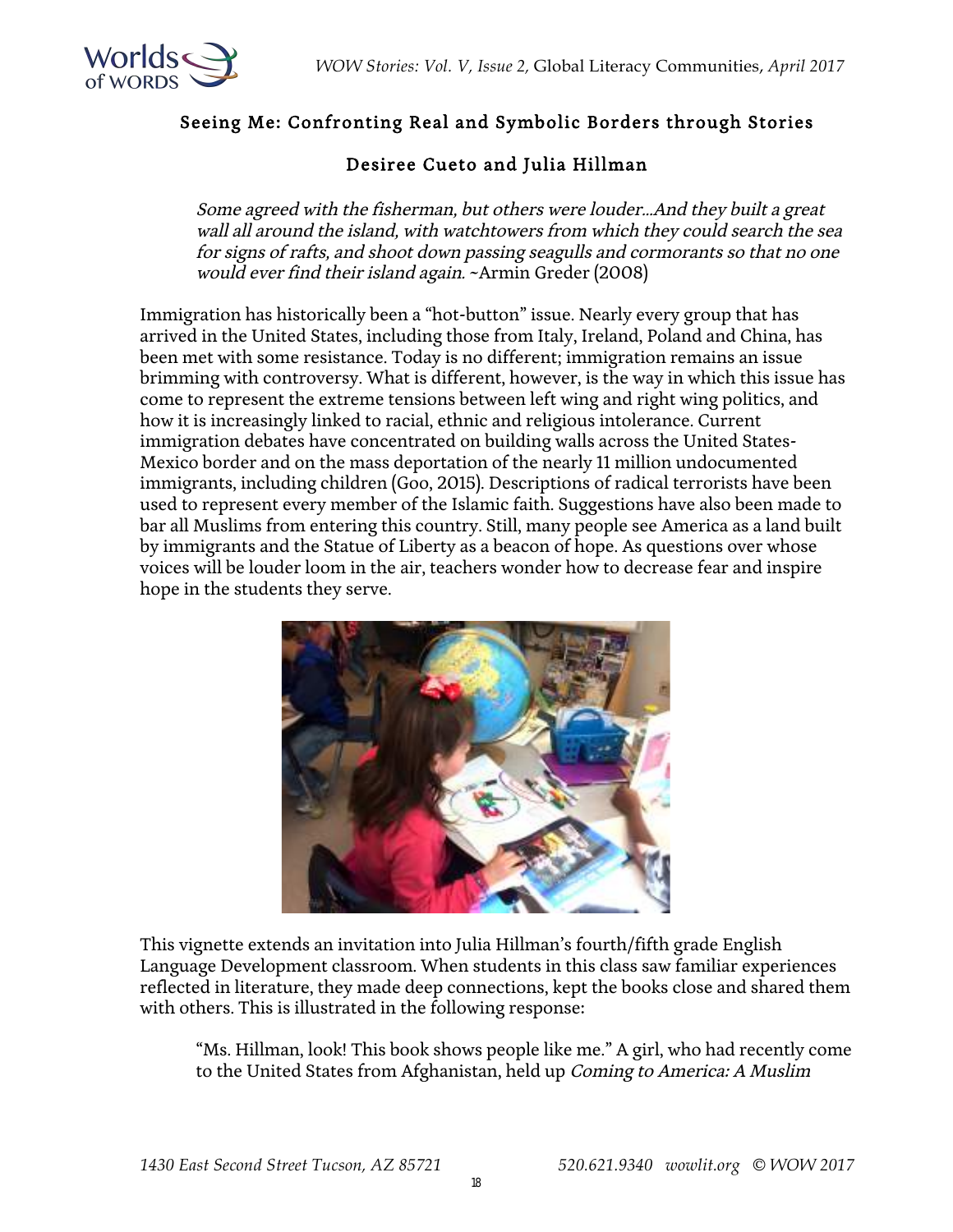

Family's Story (Wolf, 2003). She patted the seat next to her and invited her teacher and fellow classmates to take a look, "This is my story," she said.

Over the course of the unit, many students in Julia's class made similar connections. As a whole, the students evolved into engaged readers, writers and proud authors of their own immigration stories.

#### Julia's Story—Transforming Practice

For Julia, inspiration to start this work came after she read "Building on Windows and Mirrors: Encouraging the Disruption of 'Single Stories' Through Children's Literature" by Christina M. Tschida, Caitlin L. Ryan and Anne Swenson Ticknor (2014). In the article, the authors highlight research on the importance of providing students with "mirrors" and "windows" that reflect their own experiences and also open their eyes to the experiences of others. Julia admits that prior to engaging in this work, she was not certain that any of this was possible—at least not in a public school setting. Like many teachers, she felt stifled by the rigorous testing and data (test scores) collection that had been driving instruction since No Child Left Behind (2002). She shared,

Teaching and learning were beginning to feel meaningless. I started to question the purpose of education. It wasn't until I learned new strategies and started using multicultural and global books to develop text sets that I became excited again. This felt like a natural way to teach.

Throughout the eight years she has taught at Blenman Elementary School, Julia has welcomed students from the Marshall Islands, Afghanistan, Pakistan, Iraq, Iran, Nepal, India, Japan, China, Vietnam, Ethiopia, Congo, and Mexico, among other countries. There are currently 7 different languages spoken within her classroom including: Swahili, Farsi, Arabic, Spanish, Marshallese, Nepalese, and English. She says that the opportunity to work with students from diverse countries and cultures has provided her with invaluable experience. Her students are, by far, the greatest inspiration for her work.

Worried about the impact that public discourse might have on her students, Julia decided to join fellow teacher, Amy Edwards, to write a unit that centered on immigration under the broader theme of Forced Journeys. Initially, the work felt impossible. One tension that Julia felt was whether an expansive enough collection of books to represent all of her students' experiences actually existed. To remedy this, Julia applied for a grant to buy additional titles that had not been ordered through the district's purchase. She shared,

A student once asked why I don't have any books on Marshallese culture, so I explained that when we ordered books there weren't any, but that I would look for some or he could write some for this class.

Another problem Julia faced had to do with time. In Arizona, English Language Development classes like the one she teaches are required to follow a 4-hour language block. To solve this issue, Julia integrated literature into every aspect of her teaching.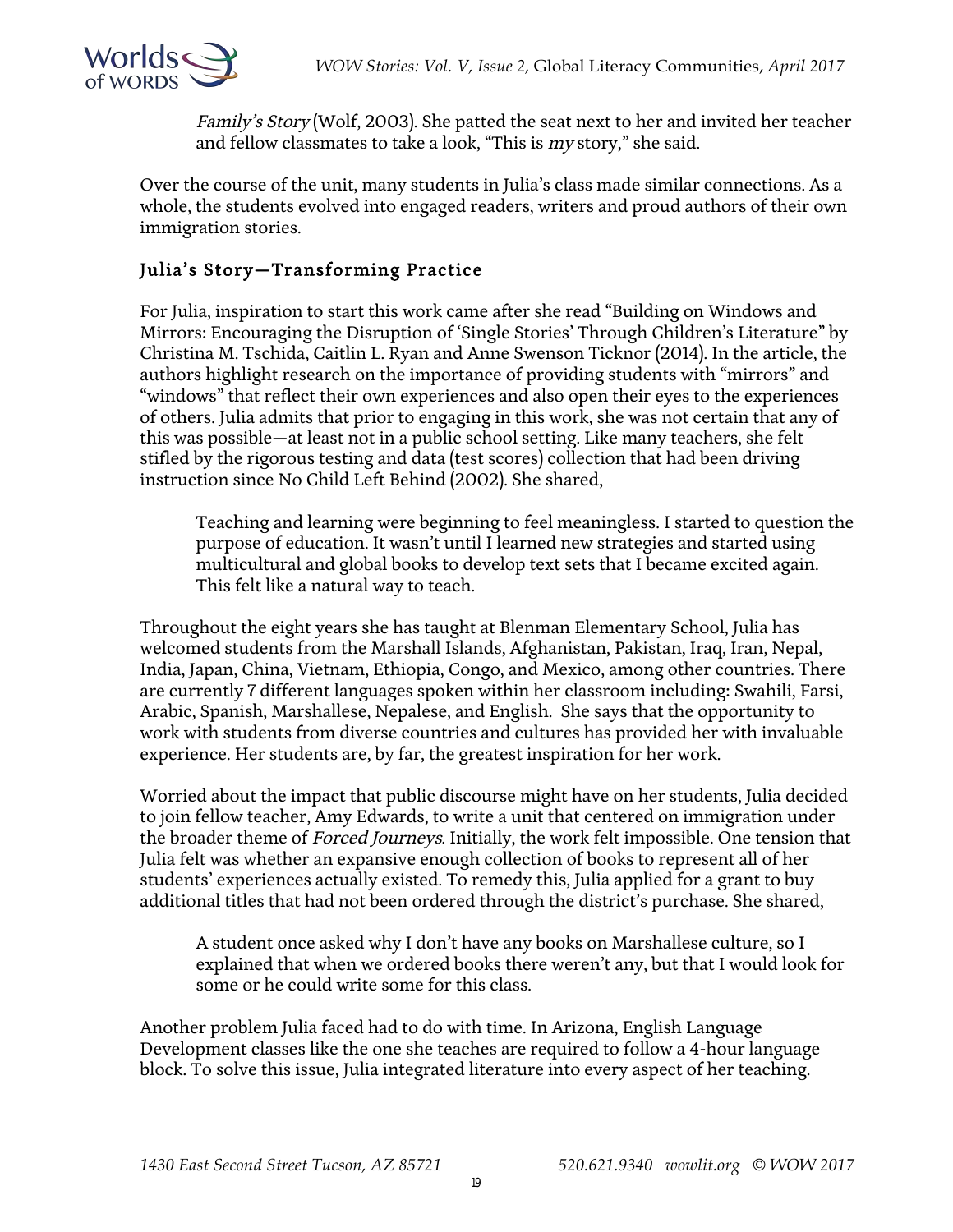

Because the students were deeply interested, they wanted to spend time reading and talking about the books. Their enthusiasm carried over and across disciplines. Julia found that a real transformation occurred when the students were immersed in the literature and invited to participate in variety of engagements around the books.

They became active and interactive participants in their own learning. I saw the excitement in their eyes every time I set out the books. I also saw it when I read aloud to them. They huddled close to take in the story. Almost immediately, students made connections and shared their reactions to the books. They were really eager to share the books they were reading independently as well.

Through multiple transactions with the texts, students began to see for themselves what literature had to offer them. As time went on, the books and discussions surrounding them inspired students to draw, write, create PowerPoints and other presentations. They also engaged in inquiries prompted by their own connections and tensions. Julia says that it was upon witnessing this transformation in her students that her own teaching practices were forever changed.

#### Forced Journeys

During our workshop sessions, fifth grade teachers decided that the enduring understanding for their second unit would be: Journeys are movements along a pathway (e.g. physical, emotional, or cultural). Under the broader theme of Forced Journeys, teachers wanted to explore issues such as immigration, detainment, deportation and refugees' experiences. Considering both the framework for intercultural understanding and the Inquiry Cycle, Julia intuited that her students would easily make connections to these issues. Starting with immigration, she arranged a text set on the back counter in her classroom and asked students to join her in surveying the images across a number of books. Several books, In the New World: A Family in Two Centuries by Christ Holtei (2015), *Have a Good Day Café* by Frances and Ginger Park (2008), Fiona's Lace by Patricia

| <b>CAVE GROPPE</b>                  | <b>CONTROLL</b>               |                   |
|-------------------------------------|-------------------------------|-------------------|
| <b>Youvakariu</b>                   | <b>Terministicia</b>          | <b>CRYSTOPHER</b> |
| WWW. 10                             | $+1000 - 11011 - 01$          |                   |
| <b>ITAN COUNTRY</b>                 | CFINALE                       |                   |
| TOYLE OF USIN AVT                   | TRITINGG, INVARIANTIL         |                   |
| WITCHTON - YEAHUNY                  | Fightwork is a checked on the |                   |
| my Family                           | Lighting of mounts            |                   |
| within word,                        | LOOK LIKELINGULARY            |                   |
| $40.0116$ (TV) (D. D. P. D.         | Mithew Source Mary            |                   |
| about templay till, a               | Illie vesir italis committe   |                   |
| with collegein                      | <b>Productional e</b>         |                   |
| CALLAR, ON EL HIGHO                 | ET-da?Quit il "Youlfung,      |                   |
| GERUSOVICI,                         | water, almonto                |                   |
| bee cruz dady                       | TOW STOLE VARIETY             |                   |
| CORK LLCDA-                         | nato, dush, closulty          |                   |
| MOUVELLE, CAPTOLIN                  | are artistable completely the |                   |
| <b>ACCORD</b>                       | SLOBOLES, FILES               |                   |
| <b>RAWNUM OF</b>                    | (15kmed), cash industry       |                   |
| coconypro                           | FOGUSO TUNISI                 |                   |
| <b><i><u>DITITIVE MOUNE</u></i></b> | WITH CONTESTION CONDITI       |                   |
| L'IGNUARIOTE                        | CERTIOLPHIC  GORDON,          |                   |
| <b>GONNYMENT</b>                    | <b>CONDOMNEL</b>              |                   |
| WHE OCEANTS                         | Long Wie Massey               |                   |
| Quint Triago                        | <b>DEBRAYTEDST.</b>           |                   |
| <b>Potomon in Age</b>               | cally to much                 |                   |
| Rongfords , Louis Dire              | science, mentions             |                   |
| P. DAGL, CHINAAL                    | problems, weaks               |                   |
| CHANGOLOGIC                         | CARLOPS ATTICKED,             |                   |
| <b>AMERICAN-</b>                    | LEUGH ALBOTATOLLY             |                   |
| OUTH LIXEA                          | weapons, sants                |                   |
| <b><i>STORIGOOD LI</i></b>          | DOUGH ANYWORKED.              |                   |
| SHIPPING LA                         | $conv + conv_1$               |                   |
| <b>AN EL ENTIMETROL</b>             | able accomed.                 |                   |
| A WALLACEAN                         | incoat@lea Kadella            |                   |
|                                     |                               |                   |

Polacco (2014) and *Home at Last* by Susan Middleton Elya (2006), focused on family journeys. Others like, I'm New Here by Anne Sibley O'Brien (2015), My Two Blankets by Irena Kobald (2015) and Here I Am by Patti Kim (2015) featured children who struggled to adjust to life at a new school and in a new culture without losing their sense of identity. What was consistent across the set of books was their ability to capture the humanity of those who have moved from one country to another. In this way, the books served as a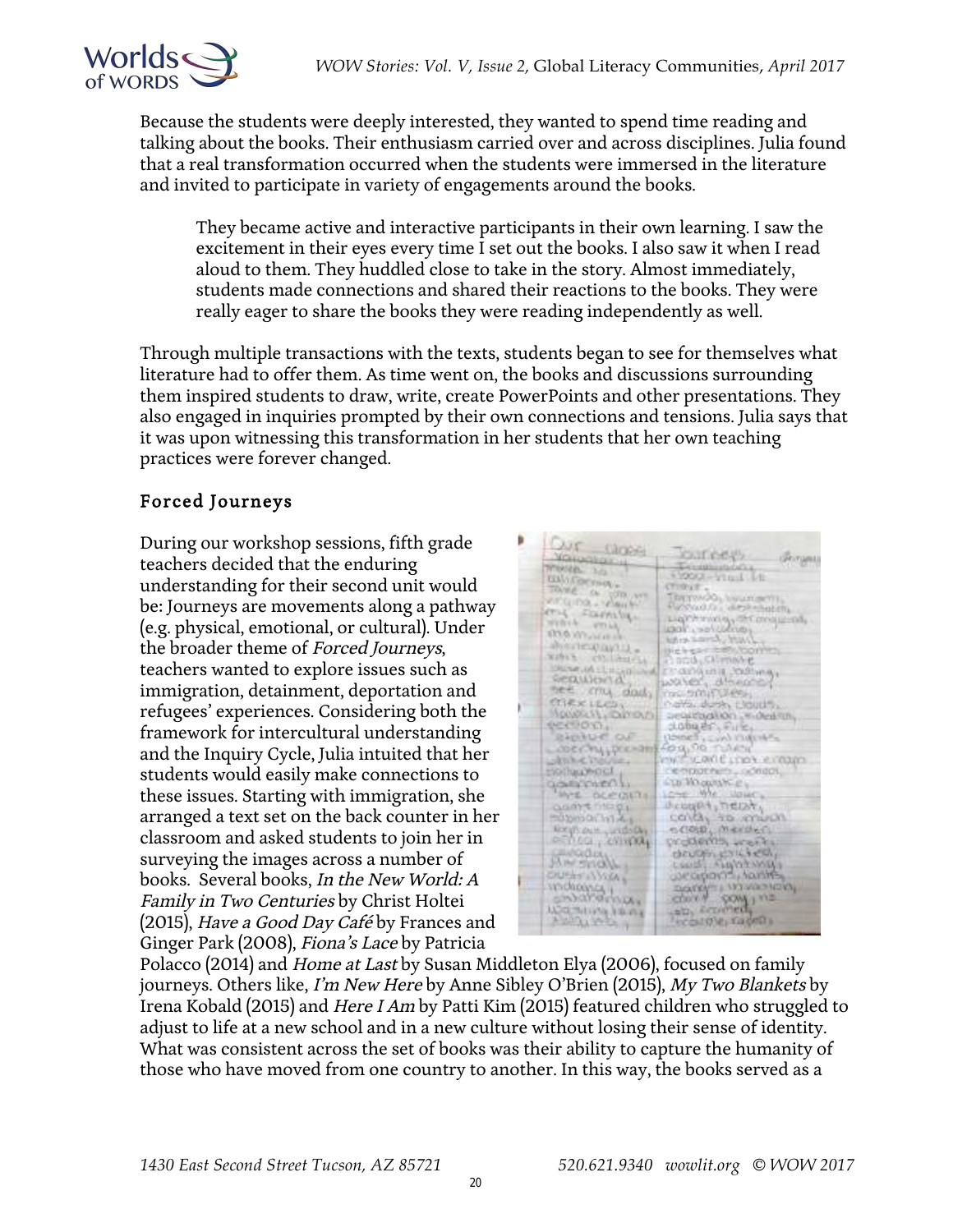



counter-narrative to negative representations of immigrants portrayed in some media outlets.

As she turned the pages of each book, Julia commented that many of the students in the class had been on journeys similar to those depicted in the books. The students nodded in agreement and she acknowledged the various countries from which they had come— Nepal, Congo, Mexico, and so on. She also talked about how they might have travelled—by boat or plane or foot. Then she paused, allowing students to think about the enduring understanding. She asked, "What is a journey?" and "What kinds of journeys do you know about?" Students shared based on their own experiences and Julia webbed their ideas on a large piece of chart paper with the word JOURNEY written in the center.

Enduring Understanding: Journeys are movements along a pathway (e.g. physical, emotional, or cultural) Essential Questions: What is a Journey? What do you know about journeys?

After writing the enduring understanding and essential questions on the board, Julia invited students to select books to which they felt a special connection, or books that reflected their personal experiences in some way. Students spent a good amount of time browsing the books and commenting to one another about the connections they were making. Julia documented the ways in which they selected their books. Some chose books that had familiar images. For example, several students selected One Green Apple by Eve Bunting and Ted Lewin (2006). On the cover, a young girl is wearing a hijab. They also chose books that contained familiar languages. Two boys, who emigrated from Mexico, opted to read My Diary from Here to There: Mi diario de aqui hasta alla by Amanda Irma Perez (2002). The boys shared the book, alternating pages and languages as they read aloud. Still others gravitated toward books featured in the opening engagement, like Two White Rabbits, a Mexican migrant story by Jairo Buitrago (2015) and Inside Out and Back Again by Thanhha Lai (2011), which explored the immigration experience of a family fleeing Vietnam.

Once students selected and read their books, they were given time to engage in an adapted version of the Book Pass engagement (Worlds of Words, 2012). For the purposes of this lesson, Julia wanted to provide students with exposure to a range of immigration stories and also allow them to talk about their own experiences in relation to the books. She wrote the following prompts on the board:

- This book is about (book summary)
- This book reminds me of (something in your life)
- You may find it interesting to know (something the book made you think about)

Throughout this engagement, students shared a great deal of excitement, connected the stories to personal experiences they each wanted to share and explored topics of interest to them. Julia observed as one group of students made an intentional decision to examine how closely the books reflected their own experiences. The following is a conversation that occurred when one student passed the book, Name Jar.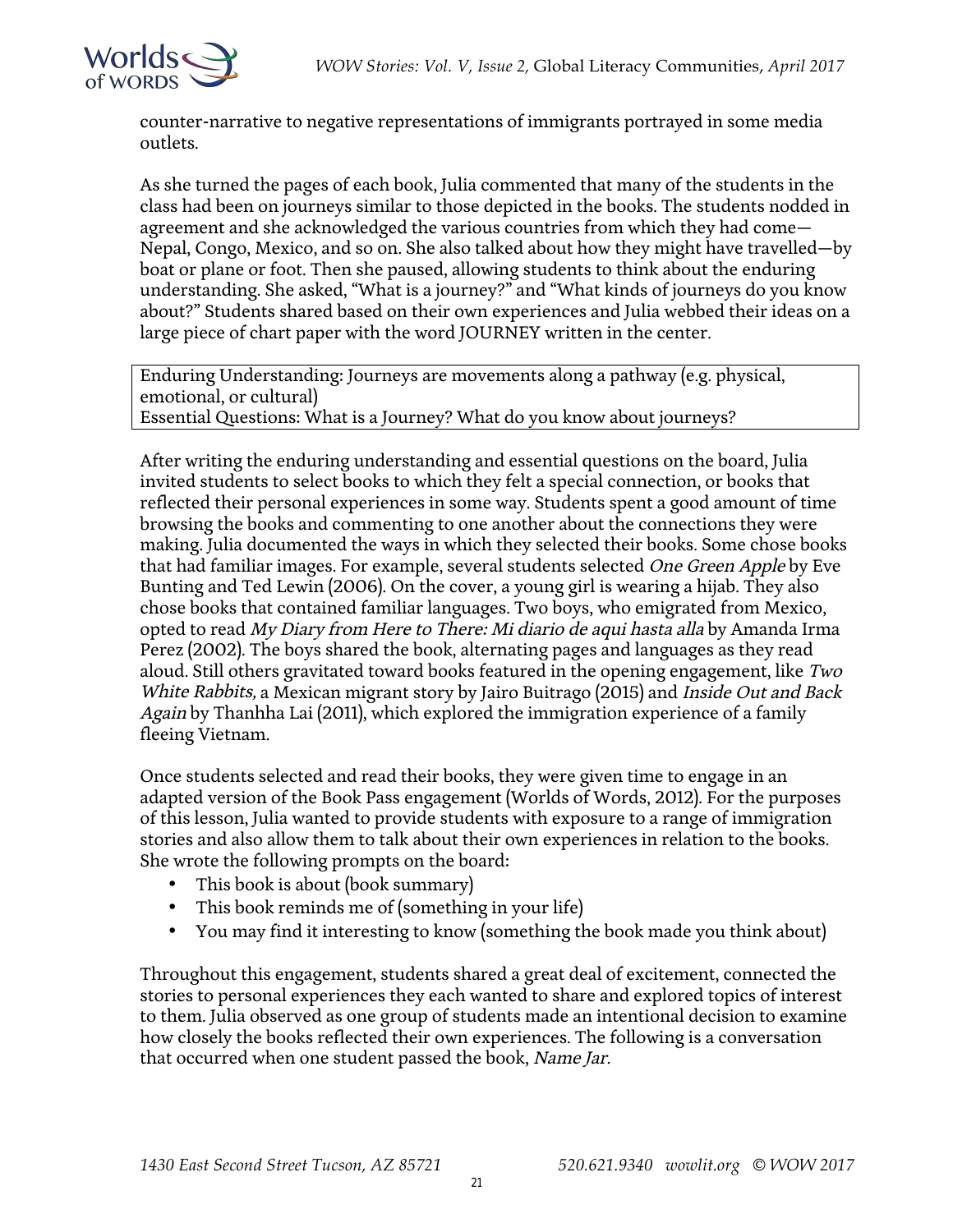

Student 1: In this book the girl wants to change her name. Well she's thinking about it. Has anyone ever wanted to change your name? Student 2: I have. Student 1. Why? Student 2. Because no one could say it right. People, like, they don't even try. Student 3. I never wanted to do that, but I wanted to change other things. Like I wanted to change my clothes. Student 2. You wanted to change your clothes? Student 3. Yes. Cause if you wear this [pointing to the hijab on the cover of One Green Apple (Bunting, 2006)], they look at you strange. Student 2. They look at you strange for everything...

As the reading block came to a close, Julia informed students that they would be creating a Life Journey Map to reflect their own experiences as part of that day's writing block. She shared an example of her own life journey map, but told students that all of the maps would look different. She instructed them to represent their lives in creative ways on the life journey map. They could choose to represent their lives literally or conceptually. Students were also told that the maps could be a timeline, bar graph, line graph, highway, garden, iceberg or any other creative way to represent the journey they are on. She told them that they would share these maps with other students in class when they were finished. Below are some of the maps the students created.





*1430 East Second Street Tucson, AZ 85721 520.621.9340 wowlit.org © WOW 2017*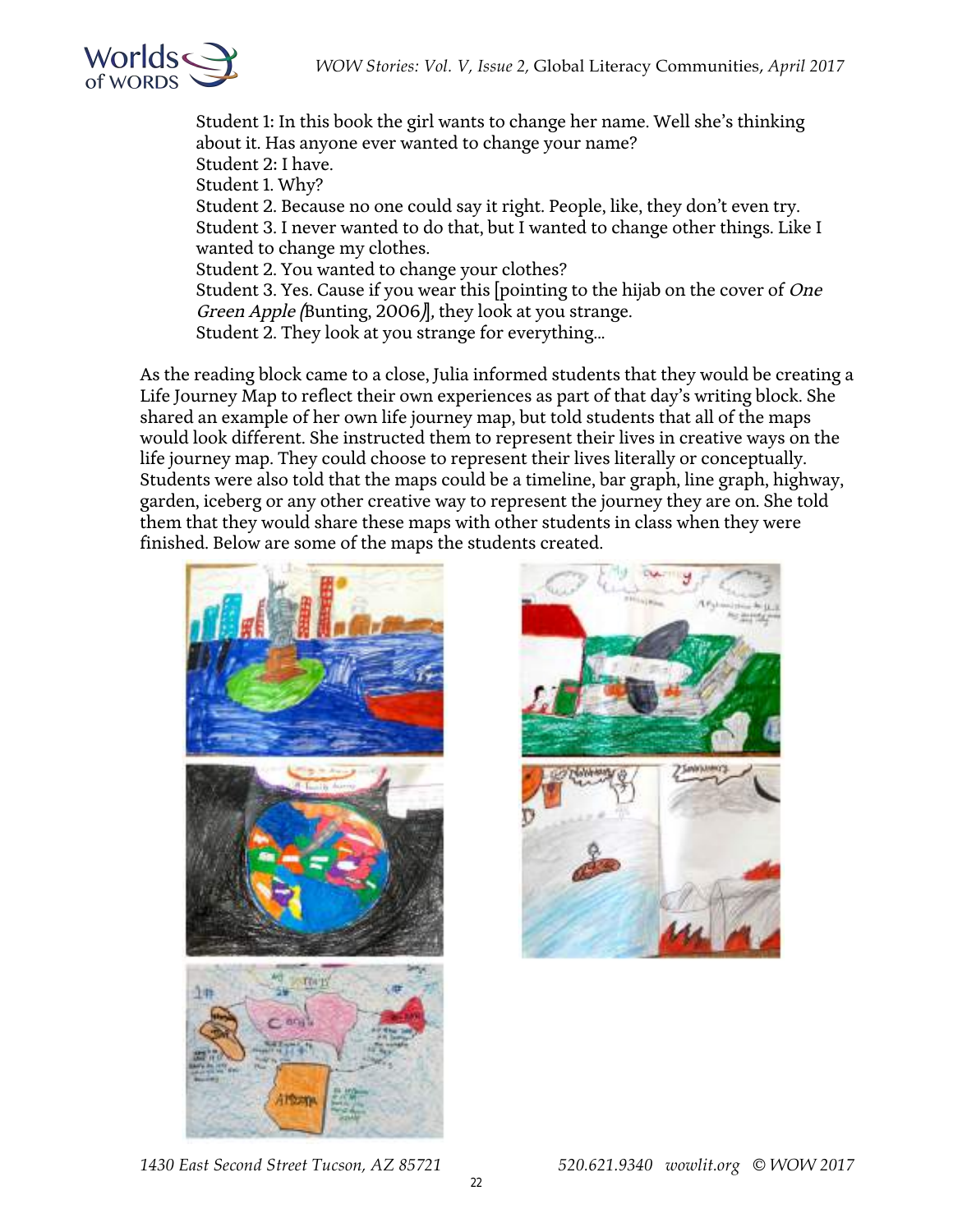

#### Engaging with Complexity

Essential Questions

- What are the causes and effects of forced journeys?
- How are forced journeys similar to and different from one another?

The next time I visited Julia's classroom, the students were engaging in a strategy that Kathy Short developed called, "Comparing to Understand" in which students search for similarities and differences between cultural communities and for the reasons behind those differences. Julia and I talked about how she might use this strategy to help students think about differences between the immigration stories they had previously read, and the stories of those who had been on forced journeys (refugees, detainees and deportees). Julia intuited that the Forced Journeys theme might be difficult for some students, but she also understood the importance of allowing them to grapple with the complexity of their experiences. Of all the schools in the district, Blenman Elementary School and its feeder pattern to Doolen Middle School and Catalina Magnet High serve the highest number of international students and those who have refugee status. According to *Tucson Weekly*, "These schools are safe havens, mini-societies where all the students get nurturing, mentoring and guidance to adapt to and appreciate difference" (Bustamante, 2009). Julia wanted to be conscious and intentional in the way she went about exploring differences. More than anything, she wanted students to leave the engagement feeling empowered.

To start the lesson, Julia explained that sometimes we don't have choices in life, and we are forced to do things we don't want to do. She asked the students to give examples of things they have been forced to do. They came up with examples such as going to bed early, doing homework, and moving to a new country, among others. Julia held up Brothers in Hope by Mary Williams (2005), which tells the story of the Lost Boys of Sudan. Many of these young men ended up in Tucson and are currently living in the same central neighborhood as Julia's students.

The next book Julia added to the text set was *Anna & Solomon* by Elaine Snyder (2014), a love story about a young Jewish couple forced to flee Russia in 1897. The third addition was Landed by Milly Lee (2006), about a young Chinese man eager to arrive in America, only to be detained at Angel Island until he is able to pass an oral language examination. Finally, she presented the students with Mama's Nightingale by Edwidge Danticat (2015). This book portrays a young girl's deep concern about her mother who has been taken away to a detention center and is facing deportation to back to Haiti. Julia gave each group in her class one book to examine closely. After studying the books, the students were instructed to have one representative from each group to add new thinking to the class's Journey Web. Students contributed words like:

- Difficult
- Harsh
- War
- Sad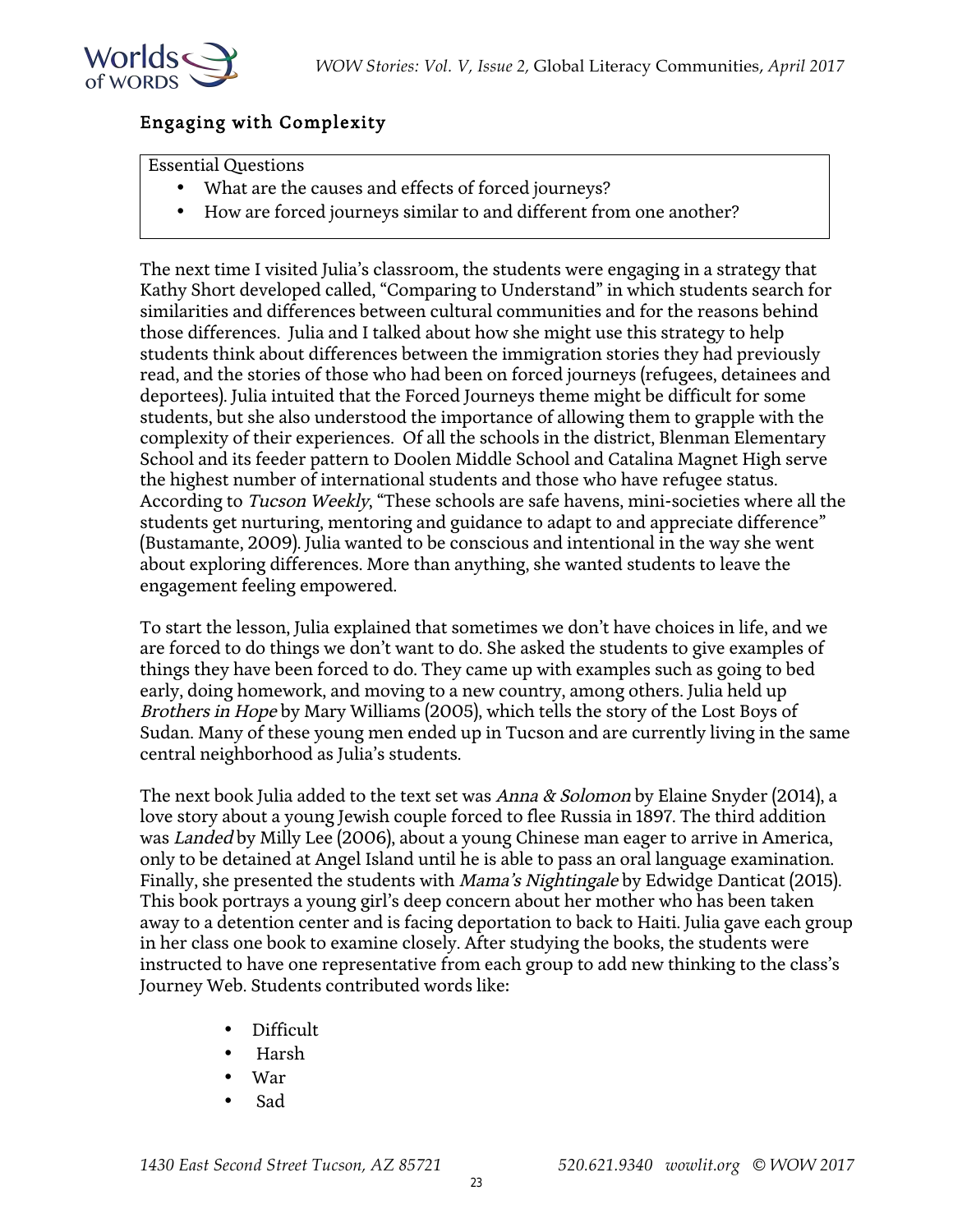

- Afraid
- Homeless
- Alone

In small groups, students were more expressive about their observations of the books, and began connecting what they read in the new books to what was portrayed in the immigration text set. They used the words "stereotypes," "racism," "injustices" and "status" to discuss their connections between the two sets of books. One student also referred to book characters as "invisible" because "they don't speak English." As Julia listened to interactions between her students, she noted, "The students are very aware of what is happening to these characters. They are sensitive to their needs and feelings." This conversation provided a segue into the Comparing to Learn Engagement. Julia had photocopied a page from Brothers in Hope (Williams, 2005) for each student. The caption below the page read: "Some of the boys were only five years old. The oldest boys were not more than fifteen. We were children, not used to caring for ourselves. Without our parents we were lost. We had to learn to take care of one another." On another sheet of paper, she gave each student a photocopied image taken from *Home at Last* (Elya, 2006). The text on this page read: "That night, Papa asked, 'Do you like school?' 'Yes, I like it.' Her parents smiled. Mama made supper while Papa told them about his new job. Papa had to start with sweeping and cleanup work, unlike Uncle Luis, who had been at the factory longer and could run a machine." The students worked independently to answer the questions outlined on the Comparing to Understand strategy sheet.

#### **Global Thinking: Comparing to Understand**

Intercultural understanding involves a willingness to engage with complexity by exploring both how we connect to people in a specific global context and how we value what makes each culture unique. Compare two groups of people engaged in a similar activity but in different cultural contexts with these questions:

#### • **Looking for connections and similarity**

What are the connections across these two situations? What about these two situations looks similar?

#### • **Looking for uniqueness and difference**

What is unique about each situation? What about these two situations looks different?

#### • **Asking deep questions**

What deep questions or big ideas might help us understand what is going on? What are possible reasons *why* these actions are occurring in each situation?

#### • **Going beyond**

What questions do we still have? What do we need to know more about to understand these situations? How can we go beyond our current understandings?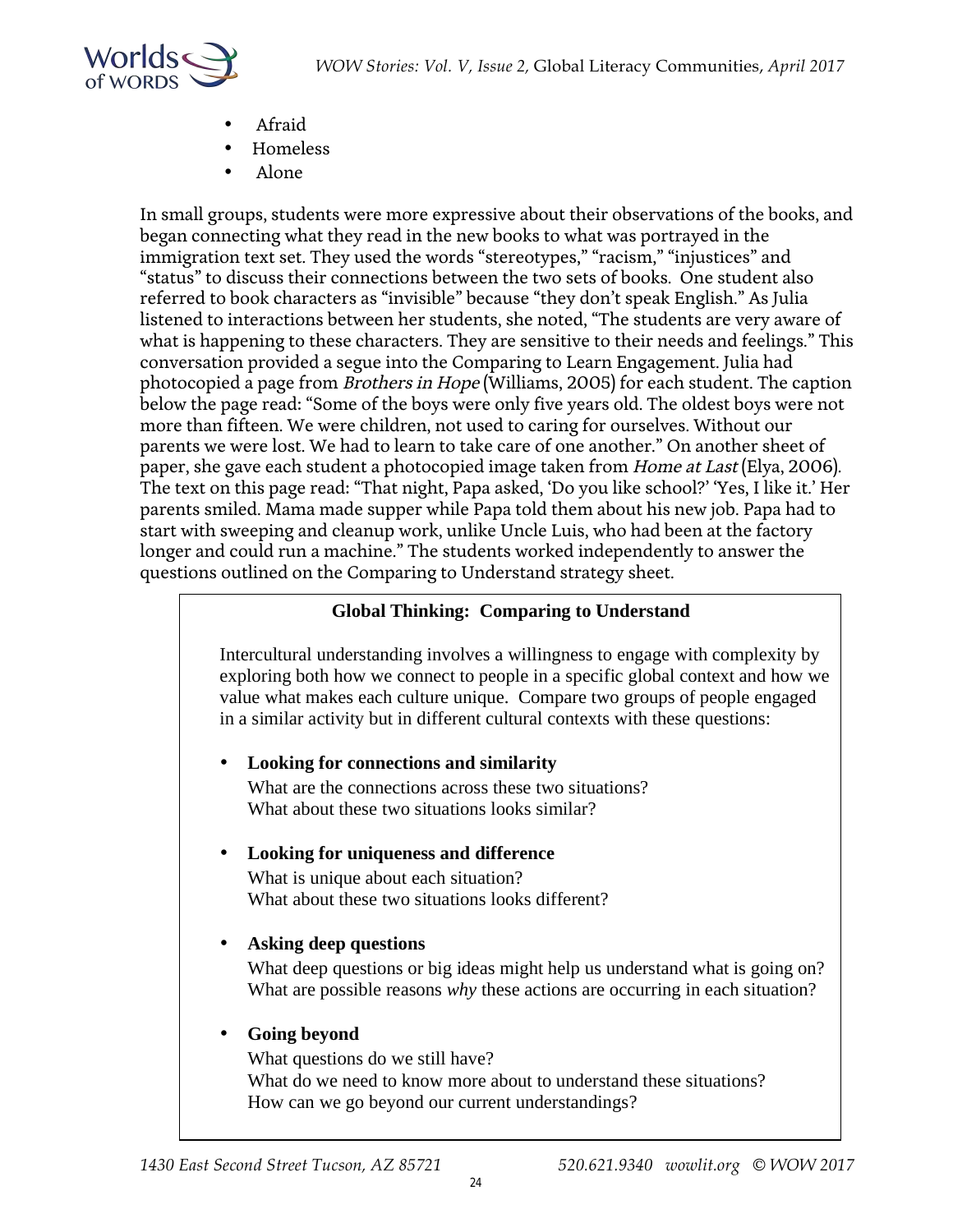

After a time, Julia focused the students' attention to the board, where she had written the questions across four panels. The students' responses were as follows:

#### Connections and Similarities:

- They all came from another country
- They all came here (the United States)
- They are children

#### Uniqueness and Difference:

- The girl has parents
- The boys just have each other
- The boys are their own family
- The girl has a mother who cooks
- The girl has a father who works
- The boys have to work and cook for themselves
- The boys walked everywhere
- The girl (we think) she came to America on a plane, car or bus

#### Asking Deep Questions:

- Where are the boys' parents?
- Why does the girl's dad have to sweep floor?
- Why did the boys leave their country? Was there a war?
- Why did the girl and her family leave their country?
- Did they want to stay in their country?

#### Going Beyond:

• The students decided that they wanted to know more about what happened to make each of the characters leave their home countries. Some students were familiar with the story of the Lost Boys, but they wanted to know more. Another issue that came up for students centered around war. They wanted to know why the fighting had occurred in Sudan. To find out more, they made plans to interview people and to Google, "War in Sudan."

Julia continued teaching this unit into the third quarter. Whenever I checked in with her, she shared something new and exciting that happened in her classroom. Her stories often reminded me of words of wisdom shared by Jerry Harste and Kathy Short (1996), "Classrooms are not here to silence children, but to hear from them. In a democracy schools are not here to marginalize some children, but to hear all voices" (p. 17). The most powerful events in Julia's classroom centered on students writing and telling their own stories. Indeed, the books had served as a source of inspiration. In the process of articulating what they read in books, students came to develop and recognize their own voices. They realized that there was power in sharing their stories with one another and with the world.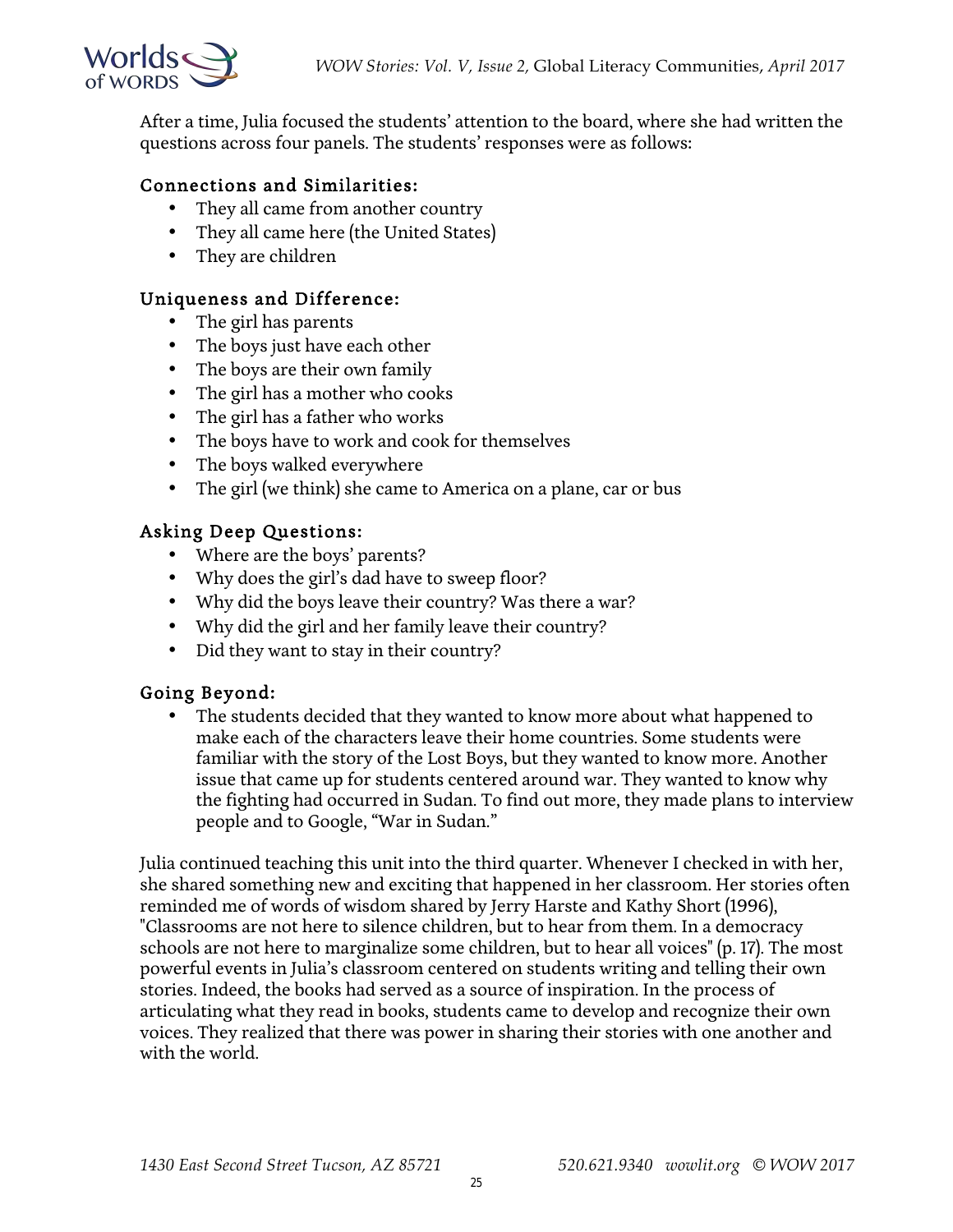

#### Final Thoughts

More than anything, I wanted my students to feel empowered. I wanted them to know that they have rights and they can use their voices to fight for their rights. Our unit—the books we read and the stories they wrote—became a way to speak truth to power.

~Julia Hillman

#### References:

- Bustamante, M. (2009, April 11) Refugees' diversity celebrated at midtown schools. Tucson Citizen. Retrieved from http://tucsoncitizen.com/morgue/2009/04/11/114128-refugees-diversitycelebrated-at-midtown-schools/
- Goo, S. K. (2015, August 24). What Americans want to do about illegal immigration. Pew Research Center. Retrieved from http://www.pewresearch.org/facttank/2015/08/24/what-americans-want-to-do-about-illegal-immigration/
- Short, K. G., Burke, C. L., & Harste, J. C. (1996). Creating classrooms for authors and inquirers. Portsmouth, NH: Heinemann.
- Tschida, C. M., Ryan, C. L., & Ticker, A. S. (2014). Building on windows and mirrors: Encouraging the disruption of single stories through children's Literature. Journal of Children's Literature 40(1), 28-39.
- Worlds of Words. (n.d.). Language and Culture Book Kits & Global Story Boxes. Retrieved from http://wowlit.org/links/language-and-culture-resource-kits/

#### Children's Literature Cited

Buitrago, J., Amado, E., & Yockteng, R. (2015). Two white rabbits. Toronto: Groundwood.

- Bunting, E., & Lewin, T. (2006). One green apple. New York: Houghton Mifflin.
- Danticat, E., & Staub, L. (2015). Mama's nightingale: A story of immigration and separation. New York: Dial.
- Elya, S. M., & Dávalos, F. (2013). Home at last. Columbus, OH: Zaner-Bloser.
- Greder, A. (2008). The island. Crows Nest, NSW, Australia: Allen & Unwin.

Kim, P., & Sánchez, S. (2015). Here I am. London: Curious Fox.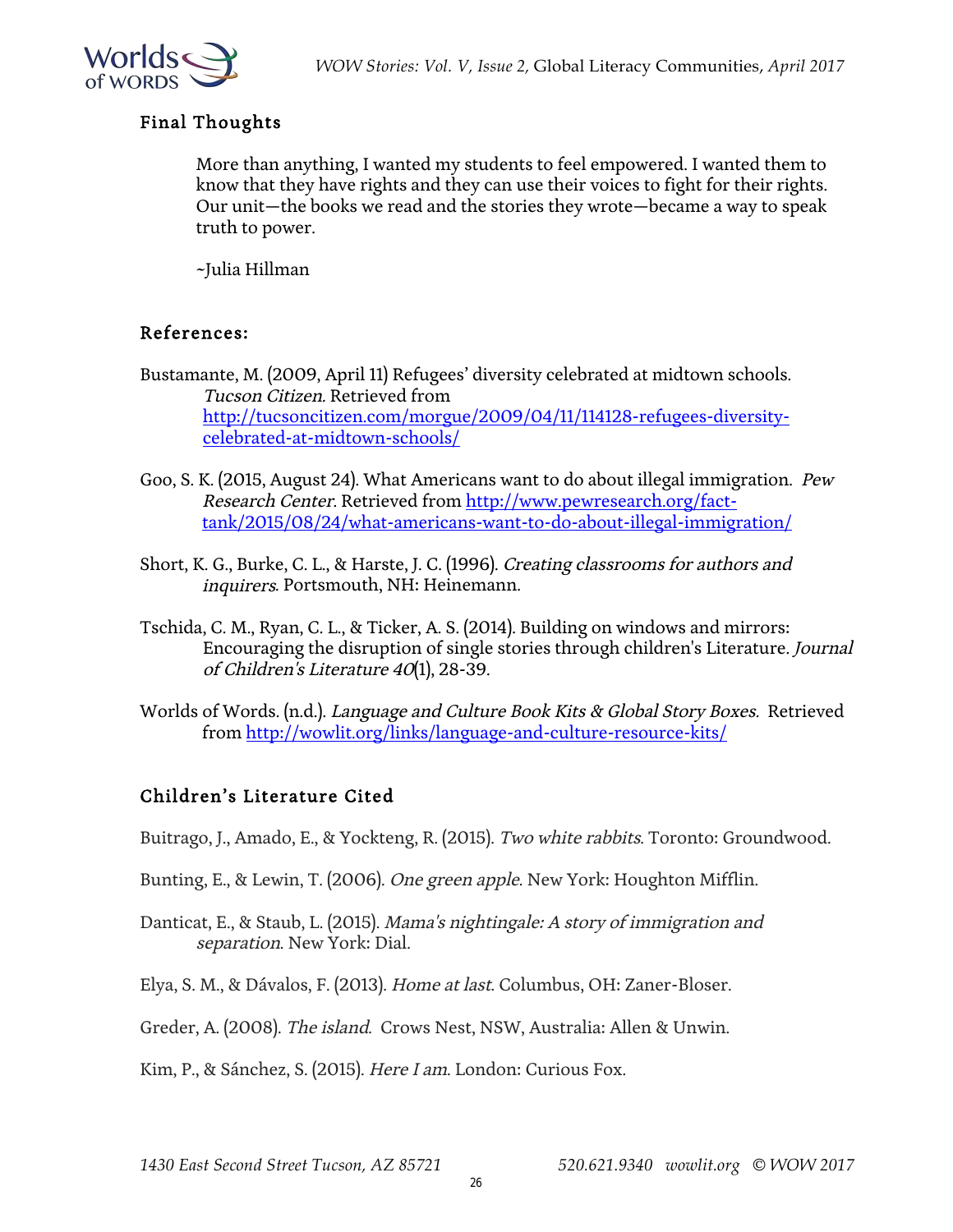

Kobald, I., & Blackwood, F. (. (2015). My two blankets. New York: Houghton Mifflin Harcourt.

Lai, T. (2011). *Inside out and back again*. New York: Harper Collins.

Lee, M., & Choi, Y. (2006). *Landed*. New York: Farrar Straus Giroux.

O'Brien, A. S., Corzo, F., Livier, R., Ocampo, R. D., & Delawari, A. (2015). I'm new here. Watertown, MA: Charlesbridge.

Park, F., Park, G., & Potter, K. (2005). The have a good day cafe. New York: Lee & Low.

Perez, I. & Gonzalez, M.C. (2013). My diary from here to there.: Mi diario de aqui hasta alla. (2009). Paradise, CA: Paw Prints.

Polacco, P. (2014). Fiona's lace. New York: Simon & Schuster.

Raidt, G., Holtei, C., & Woofter, S. (2015). In the new world: A family in two centuries. Watertown, MA: Charlesbridge.

Snyder, E., & Bliss, H. (2014). Anna & Solomon. New York: Farrar Straus Giroux.

Williams, M., & Christie, R. G. (2007). Brothers in hope: The story of the Lost Boys of Sudan. New York: Lee & Low.

Desiree Cueto is an Assistant Professor of Education at Western Washington University, Bellingham, Washington.

Julia Hillman teaches forth and fifth grade English Language Learners at Blennam Elementary School, Tucson, Arizona.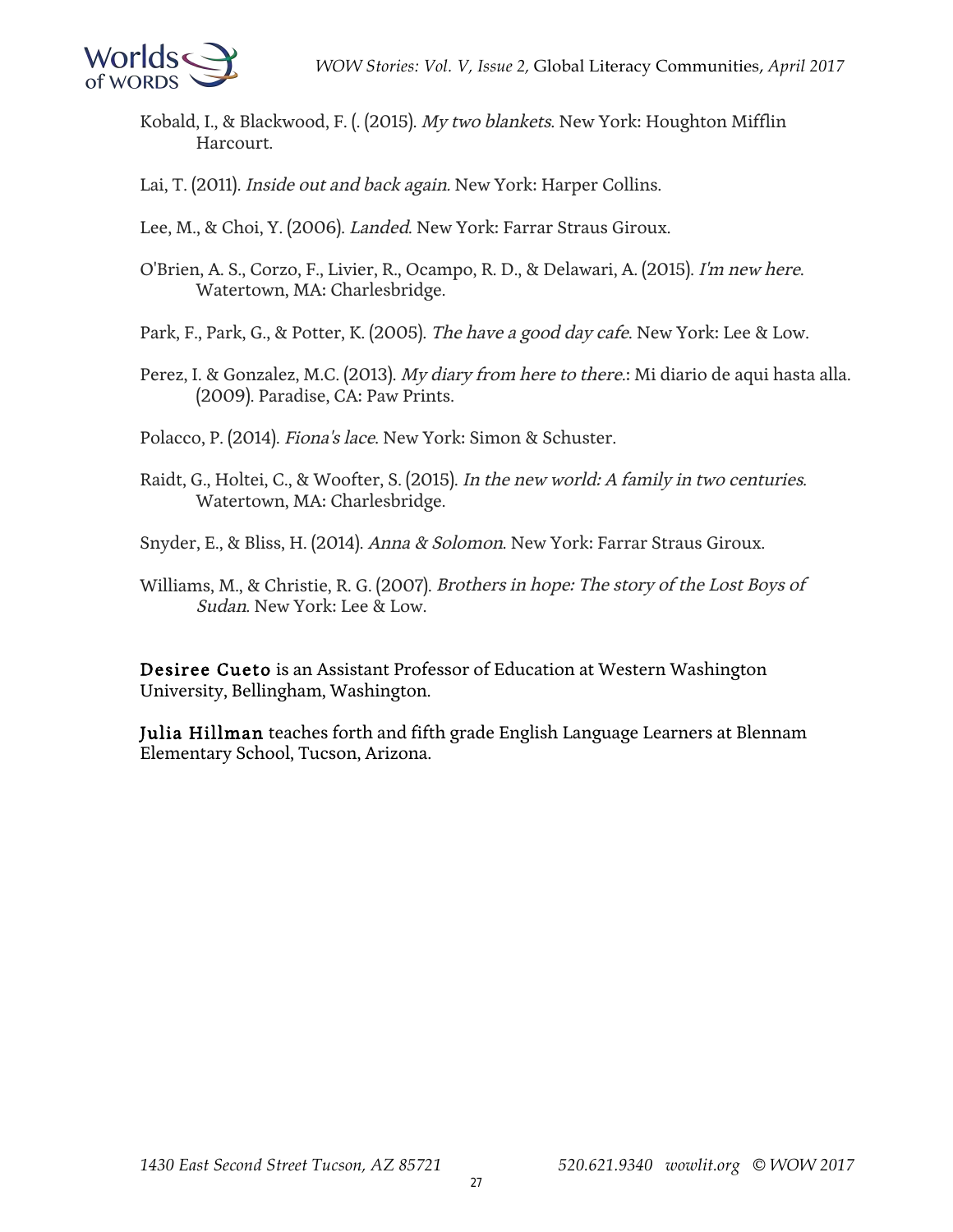*WOW Stories: Vol. V, Issue 2,* Global Literacy Communities, *April 2017*



#### "I'm Making Changes in My Classroom by Welcoming the World": An Interview with Julia Hillman

Junko Sakoi

Julia Hillman is the fourth/fifth grade English Language Development (ELD) teacher at Blenman Elementary School in the Tucson Unified School District (TUSD) located in Tucson, Arizona. As a multicultural curriculum coordinator, I observed her teach in the classroom and became interested in her use of multicultural literature with students. Students in this classroom are predominantly from working class families and are firstgeneration immigrants and refugees from Mexico, Central American, the Middle East, Southeast Asian, Africa, and the Pacific Islands. Many of these students are English Language Learners (ELLs). Julia has worked hard to integrate multicultural and international children's literature within the curricular framework for a curriculum that is intercultural (Short, 2009).

Julia works to create a classroom where students feel valued, respected, and embraced by displaying literature that reflects students' cultures and experiences. She also implements response strategies such as cultural x-rays that show students' cultural identities and displays world maps documenting each student's home country and language. I became interested in Julia's experiences and perspectives on multicultural literature, so interviewed her. She reflected on her teaching and shared her beliefs, insights, and teaching journey with the literature. The conversation has been edited for publication.

#### Why Multicultural Literature?

Julia shared her beliefs about multicultural literature, its role in her classroom, and its importance in providing access to diverse representations of people, culture, and language.

Julia: My purposes for using multicultural and international books are to offer students access to the world and its people, including examples that show empowering portrayals of their cultures. Also, students who belong to groups that have been marginalized should be included, encouraged to pursue their education, and develop their talents. How encouraged would you be if (as a student) you only saw yourself portrayed as a villain, or slave and never as a hero, scientist, or doctor? How encouraged would you be if the stories you read about your culture were inaccurate, demeaning and degrading, or if your culture was invisible within the school's curriculum? Would you feel dis-identified with school or as part of the school culture? When groups that have been marginalized continue to be excluded from the curriculum, what does that say about us, as educators, and what messages does that send to our students? Those are some of my reasons for using multicultural literature.

Through literature, students have become familiar with multicultural and international characters, and have connected to them, their stories, experiences, and lives. This is important to me and to students. I want to promote familiarity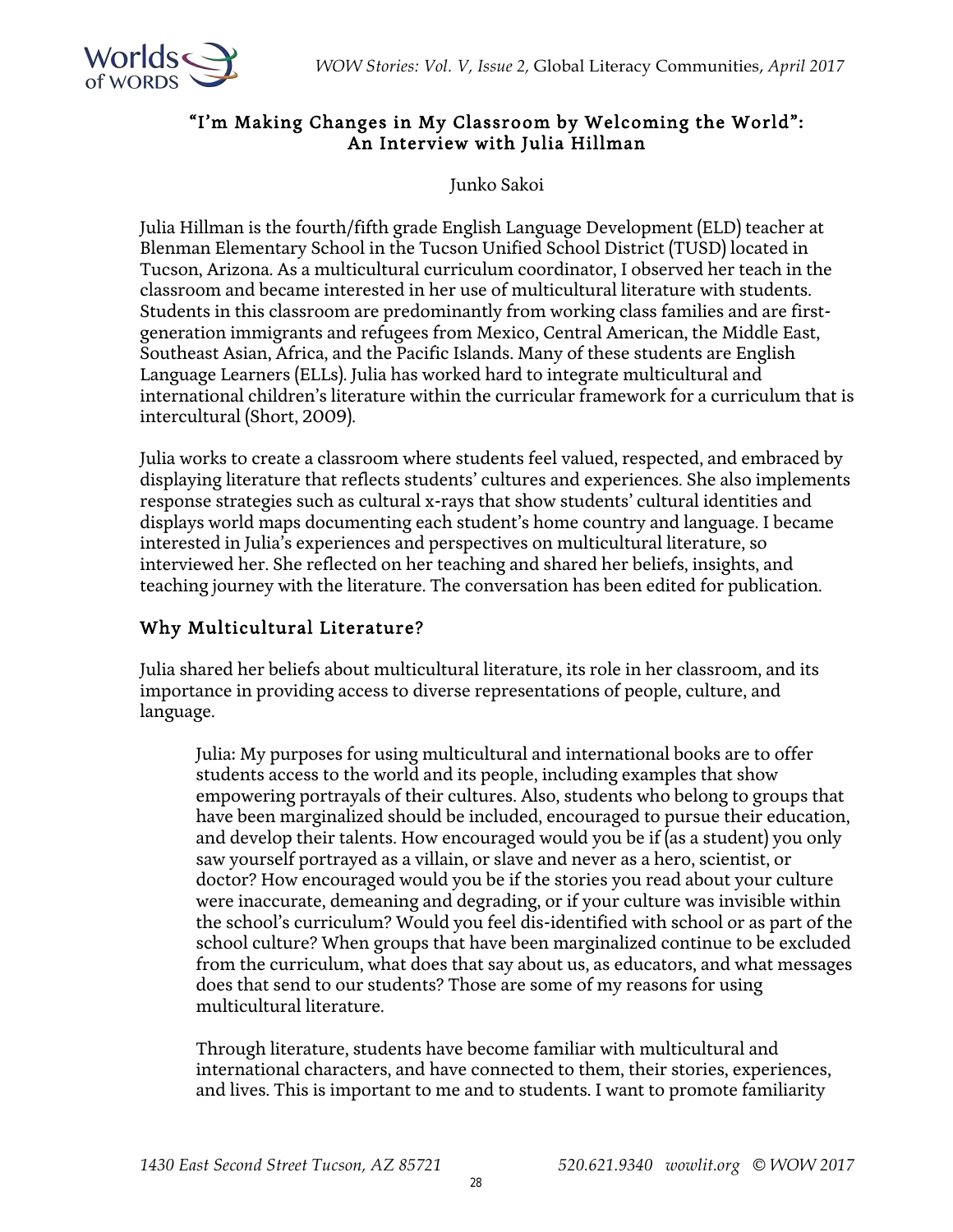



across cultures, and encourage respect across cultures both within my classroom and generally speaking. The message I would like to send is one that has transformed the way I see the world. There are many ways of living in the world; my way is normal to me, but it is not the norm when you consider the world's diverse population. This approach helps me feel connected to all people, and inspires empathy, compassion and understanding for different ways of life. This understanding has made teaching more interesting and meaningful. There are times I feel like teaching is too difficult for too little pay, but when I reflect on my purposes in education I find comfort in knowing that I'm making changes in my classroom by including and welcoming the world and its people both in my classroom which is very culturally diverse, and through literature.

# Critical Inquiry through Multicultural Literature

I asked Julia about her current teaching practice using multicultural literature.

Julia: I use multicultural literature as part of thematic units across subjects and as part of literacy, specifically for silent reading, partner reading, literature circles, writing, math, homework and inquiry. What surprised me was the role that books played during our 2016 Election Unit. Many of my students had background knowledge from exploring multicultural literature on Civil and Human Rights, heroes, art and artists, scientists, innovators, books about war and peace, and other multicultural and international books. Several books students referred to during our Election Unit were Rosa by Nikki Giovanni (2005), White Socks Only by Evelyn Coleman (1996), and The Story of Ruby Bridges by Robert Coles (1995).



During the Election Unit, students read Scholastic articles about the electoral college, the candidates, third parties, and more, and a chapter book, The Election Book: The People Pick a President (Jackson, 1992), a picturebook Grace for President (DiPucchio & Pham, 2008), a variety of newspapers, listened to the candidates' speeches and debates, and discussed the election from their perspectives. Students were put off by Trump's use of stereotypes when talking about Mexican immigrants, Mexican people, Muslims and his sexism toward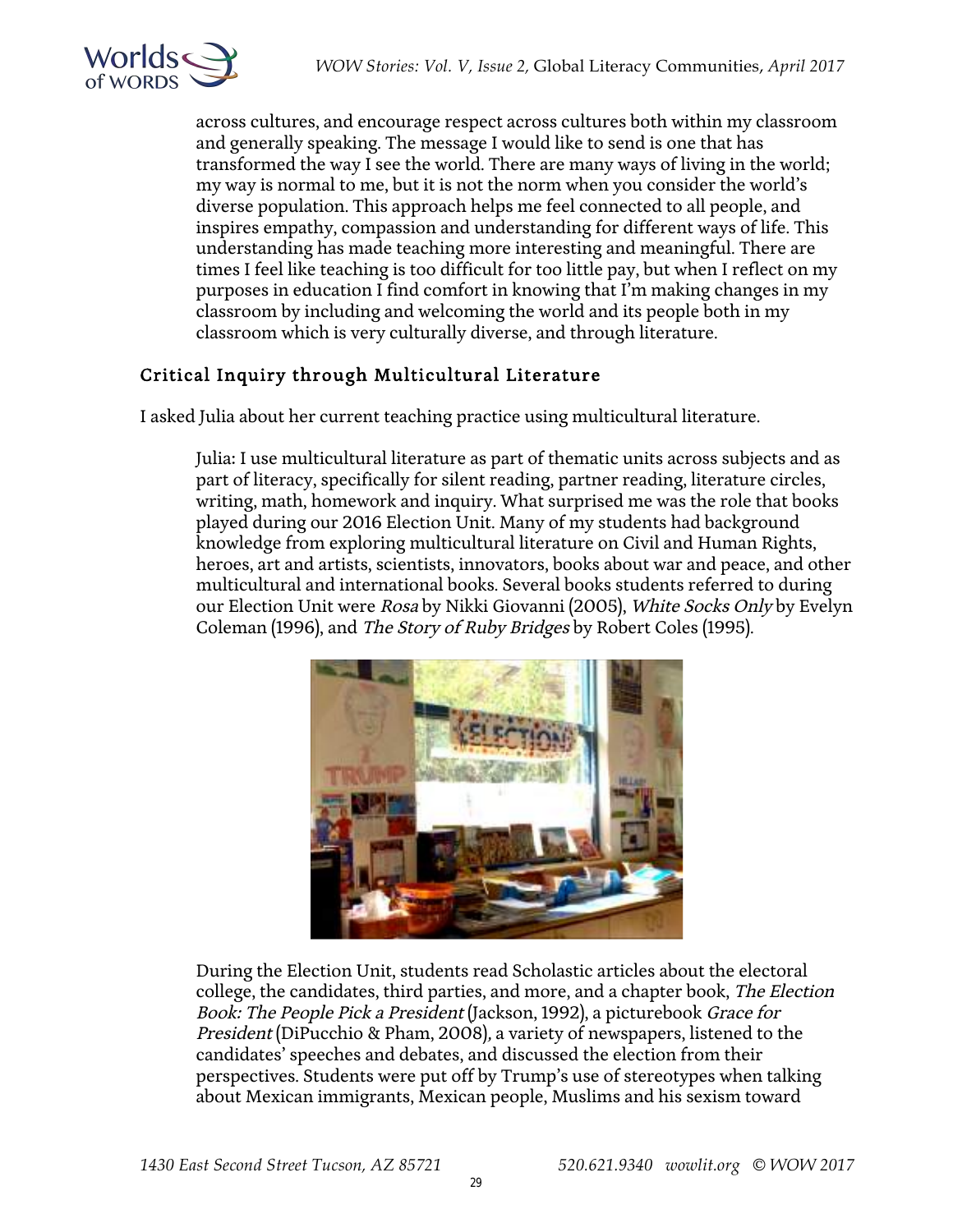

women. Later, it occurred to me that students had the vocabulary to describe this behavior from their background with multicultural literature and the many discussions we had.



Post-election, students became disenchanted with the election process and results. This feeling was expressed the day after the election, when a student ran up to me and said, "I told you Trump was going to win! I told you Americans hate Muslims!" I asked, "Is it fair to say that for all of an entire group of people? Where have you heard stereotypes like the one you just offered me before?" She looked at me and said, "Okay, okay, not ALL but A LOT of people voted for Trump! I wasn't surprised Ms. Hillman." We discussed the popular vote versus the electoral vote, and how many people voted against Trump. The message I tried to send this student was that we have respect for religious freedom, such as Muslims, despite the election results.

Our plan that day was to watch Clinton's concession speech and Trump's acceptance speech. We got through the concession and had small group discussions. I observed a group of students crying as they discussed the election results. "At least I'll have a few more weeks with my dad," a student commented. Students created heart maps to express their feelings, we discussed them, and took a break.

Once we started listening to the acceptance speech, students began to groan. A student asked me to turn it off. Then several more yelled out, "Turn it off!" The first student to complain said he didn't want to hear what Trump had to say. He continued, "He said Mexicans are rapists." Students continued to add comments they had heard Trump say during speeches and debates. "He wants to BUILD A WALL!" they said. "He calls women fat and he is fat! He doesn't think it's okay for women to be fat but he thinks it's ok for men to be fat." "He keeps talking about Muslims and Mexicans. That makes people think we're bad." Students continued with comments like, "I can't believe he won. Why did people vote for him? We don't want to watch this. Can we do something else?" "Hillary is bad, too!" a student commented. "She deleted all of those emails. They are both bad. I voted for Bernie!" The same student asked, "What about heroes? Can we study people who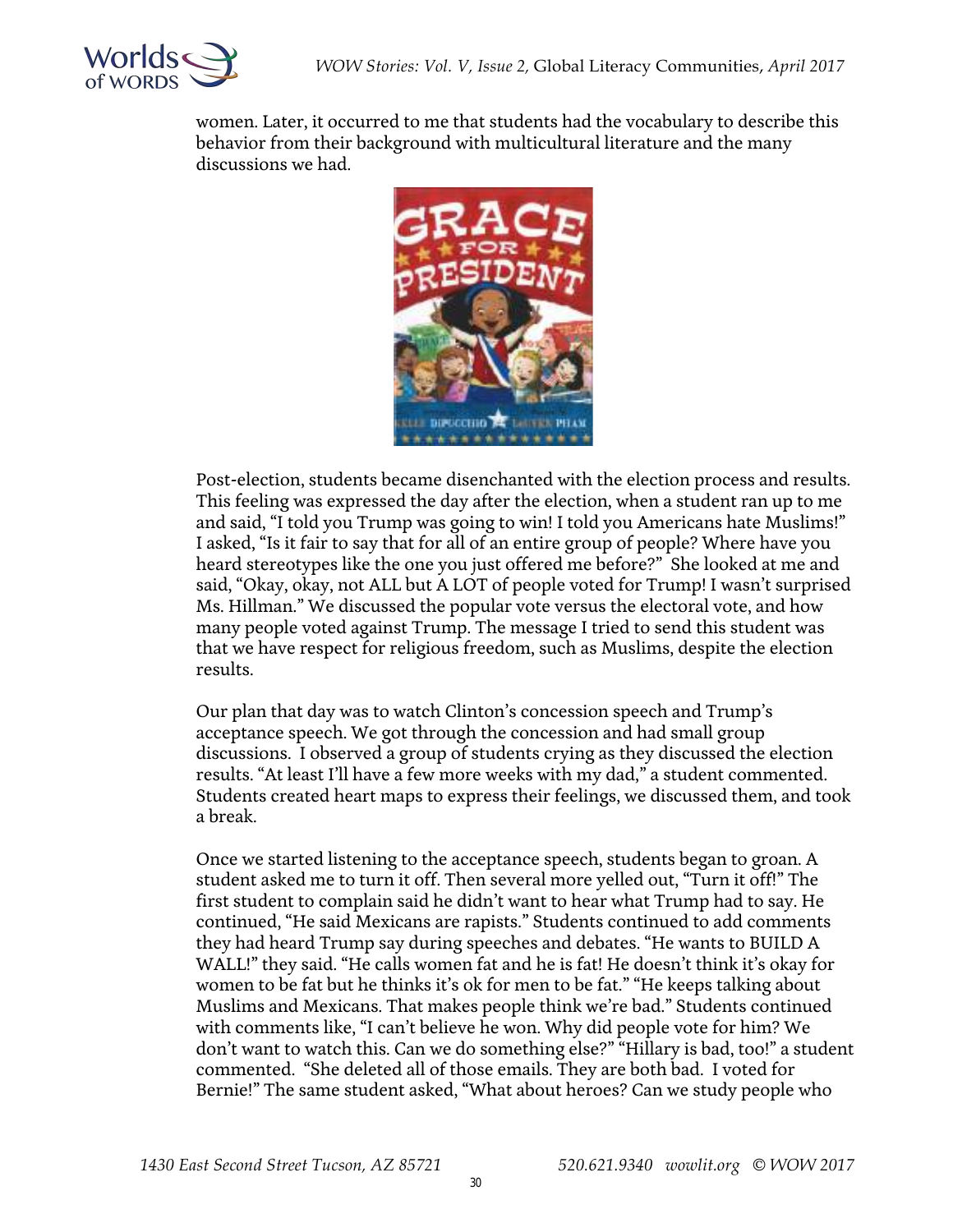

have made things better, and how they did that? Can we study Civil Rights again?" Several students agreed so we discussed and voted on what to investigate next.

Now that I'm reflecting on the role of multicultural literature, it seems clear that the literature provided students with the background knowledge of various social issues and injustices. Students developed an understanding of the danger of hateful rhetoric. They developed a disdain for unfair policies and racism to the point of disgust with the election results.

After we investigated the theme of *Movements* (see Figure 1) for several weeks after the election, students became empowered to participate in the Election Unit once again. I asked, "What questions do you have now?" "How did Trump win?" was a common question, so, as a group, we reflected on the election by identifying battleground states and reviewing the promises Trump made to the people of those states. After investigation, we revisited the question- "Why do you think these states voted for Trump?" "He promised these people jobs," students answered. "Some people who lost their jobs were blaming immigrants and they liked how Trump blamed immigrants," a student commented. They began to see Trump's win as a result of a confluence of factors including promises he made to battleground states, people not voting, misinformation about the candidates, and the DNC rigging the primaries.





#### Figure 1: Students investigated "how are movements similar and different?" using articles on the Dakota Access Pipeline.

I had the opportunity to observe in Julia's classroom during this 2016 election unit. Her students were immersed in the unit and had heated discussions. They showed tensions and confusion, and they explored the election and the social structures, norms, misconceptions, and stereotypes from critical and open-minded perspectives that impacted their understandings of the election cycle. Their strong background knowledge and broad understanding of social issues led them to in-depth inquiries based on their explorations of multicultural literature and various other

resources such as newspapers, magazines, and films before and during the election unit. I observed that Julia always encourages her students to engage in critical inquiry about the social and cultural issues portrayed in stories by making connections to the students' own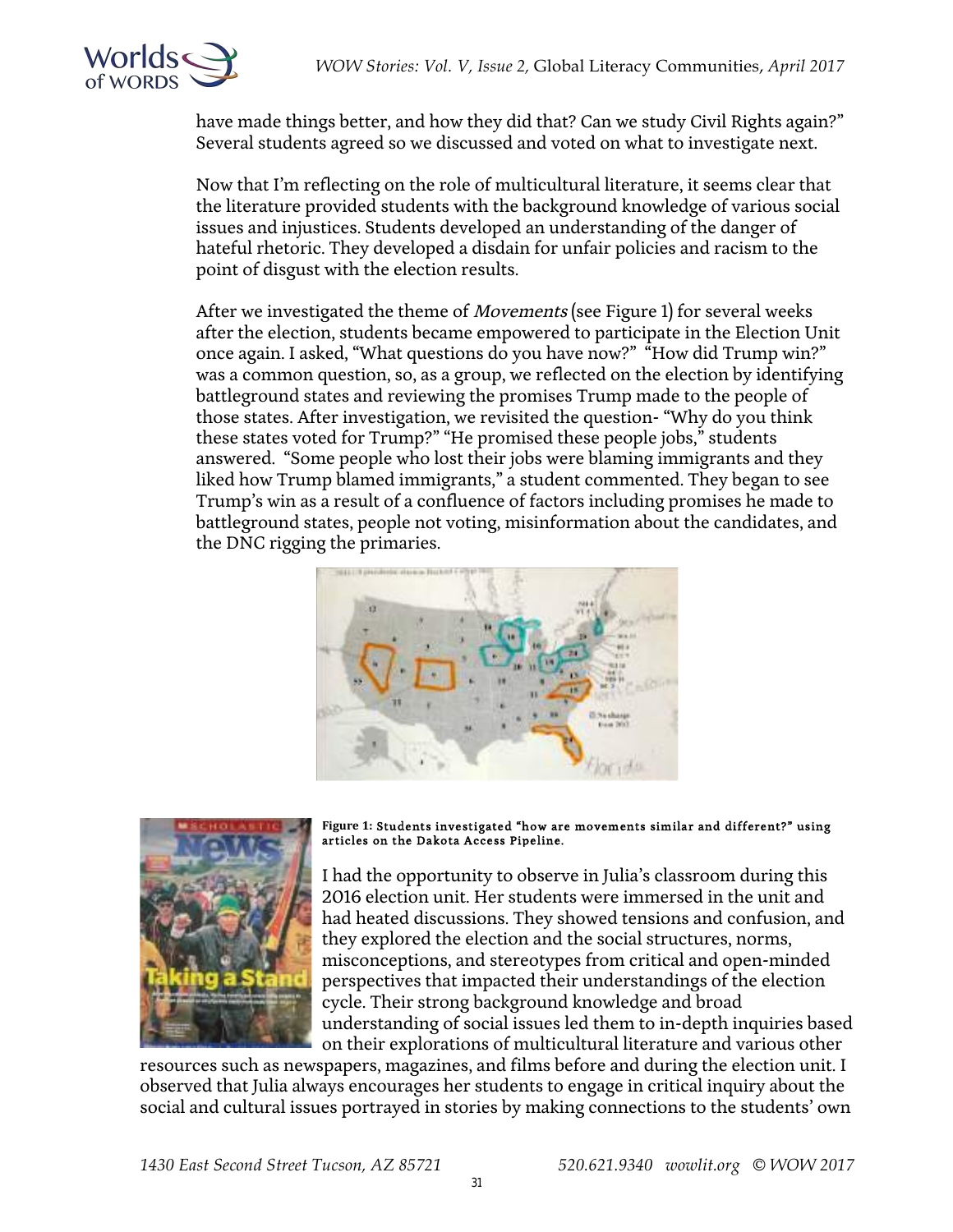

lives, asking questions like what the story is for, who writes the story, what messages are portrayed in the story, and whose voices are not heard in the story.

#### Suggestions for Multicultural Literature Integration in the Classroom

Finally, I asked Julia for instructional advice. Here are Julia's suggestions about how to integrate multicultural literature into the classroom:

Julia: Students explore multicultural and international books of interest to them, engage in critical discussions and action, and respond to the texts in various ways. Sometimes, they read several picturebooks a day, aside from Avenues stories (the basal reader), such as If the Shoe Fits (Soto & Widener, 2002) and Honoring Our Ancestors: Stories and Pictures by Fourteen Artists (Rohmer, 2013). Some students read multicultural chapter books, too. During art, I pass around a collection of multicultural and international literature about art and artists that include drawing books, music books and poetry. Students can investigate the books and draw, paint or create something of interest to them, or in connection to the unit we are investigating.

From my view, best practice means that the books are integrated, and students have access to multicultural literature for silent reading, homework assignments, and across subjects. Students should both have access to books written about diverse scientists, mathematicians, writers, artists, and historical figures and should also have books written by diverse authors. Having a wide range of books offers students opportunities to inquire about the world and its people, world events, and areas of interest to them. Here are some simple ways I have found to integrate multicultural literature:

- Display multicultural literature around the classroom so that students can begin observing and exploring.
- Allow students time to browse the literature before recess, lunch or dismissal every day or several times per week.
- Read one or two books aloud per day. Students can discuss the stories in small groups and record any questions they have.
- Include student read-alouds across subjects, such as famous artists, scientists, and mathematicians.
- Include small group student read-aloud and discussions.
- Offer students 20 minutes per day or twice a week to partner read, discuss and engage with the literature.
- Choose a day for students to read the literature with partners or in small groups, then discuss and present their connections to the class.
- Have students choose a multicultural chapter book from a list of books from the Worlds of Words (wowlit.org) website. Students can read the book for homework and respond in a format of their choice.
- Students can choose a multicultural book to read aloud before dismissal.

#### Final Thoughts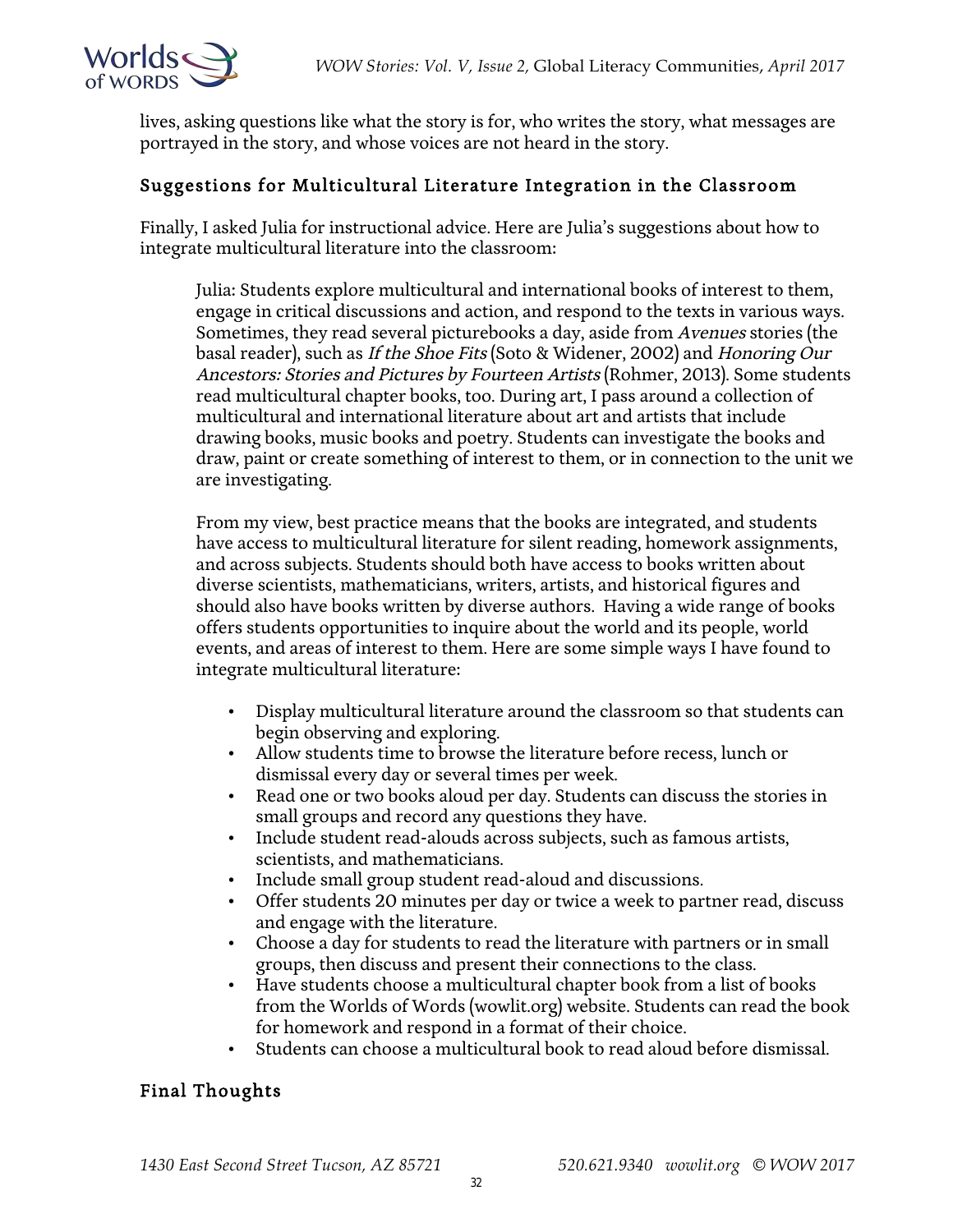

Students come into the classroom with their identities, abilities, and experiences. Julia has learned about her students: who they are, what their backgrounds are, and the value they place on their home languages and cultures. Using this knowledge, she encourages them to challenge injustice and stereotypes and value diversity. Together with students, she has thought through the integration of inquiries, response strategies, and engagements using multicultural literature and various forms of texts such as newspapers, magazines, and media.

Since the 2016 election unit, her students, who are mostly immigrants and refugees, have expressed tensions, confusion, and concern about their lives and their families' lives. An Afghan student expressed in her writing, "I don't belong here." Like her, many of these students feel treated as if they are "others" in this society. Julia's story demonstrates how significant it is to bring literature and students together, thus giving them time to reflect on themselves and foster a sense of inclusion as members of society, thus providing insight into the world beyond their homes.

Our classroom doors need to display "a great big 'welcome' sign" for all students in our schools, communities, and society (Sung & O'Herron, 2016). As Julia found, multicultural literature is a powerful resource for promoting this kind of welcome.

#### References

- Short, K. (2009). Critically reading the world and the world: Building intercultural understanding through literature. Bookbird 47(2), 1-10.
- Sung, Y. K., & O'Herron G. (2016). Sliding glass doors that open South Korea for American children. In. K. Short, D. Day, & J. Schroeder (Eds.), Teaching globally: Reading the world through literature (pp. 139-160). Portland, ME: Stenhouse.

#### Children's Literature Cited

Coles, R. (1995). The story of Ruby Bridges. New York: Scholastic.

Coleman, E. (1996). White socks only. Morton Grove, IL: Albert Whitman.

DiPucchio, K. (2008). Grace for president. New York: Scholastic.

Giovanni, N. (2005). Rosa. New York: Henry Holt.

Jackson, C. (1992). The election book: The people pick a president. New York: Scholastic.

Rohmer, H. (2013). Honoring our ancestors: Stories and pictures by fourteen artists. San Francisco, CA: Children's Book Press.